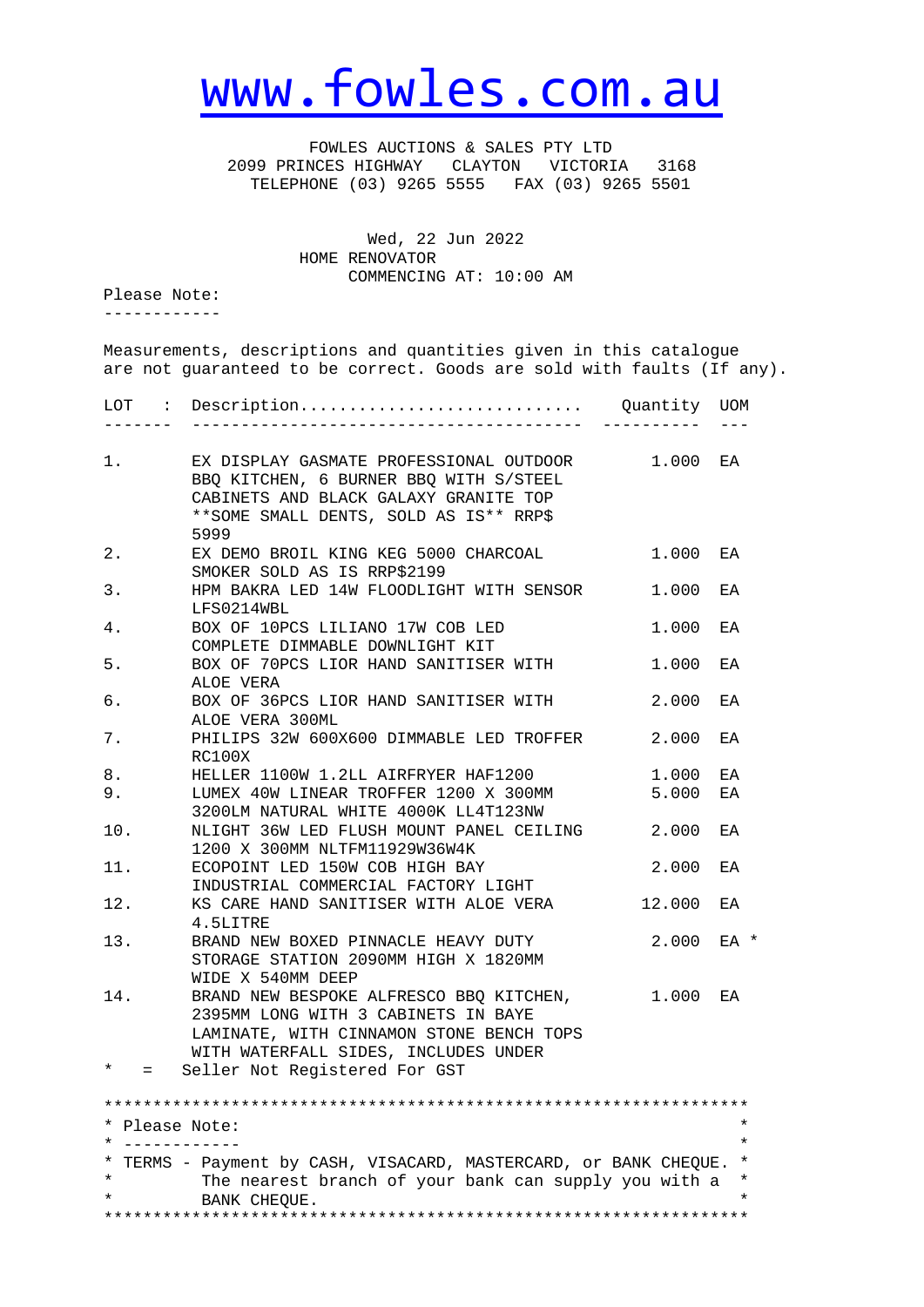|     | MOUNT SINK WITH SINK MIXER, NEW BLACK     |        |      |
|-----|-------------------------------------------|--------|------|
|     | BUILT IN EURO EAL900RBQBL 4 BURNER BBQ    |        |      |
|     | WITH HOOD, RRP\$8498, PROVIDED FLAT PACK  |        |      |
|     | ETS                                       |        |      |
| 15. | 1000MM GRATE, CHANNEL & OUTLET            | 2.000  | EA   |
|     | 100ARG20-1000                             |        |      |
| 16. | 100TR20 316SS GRATE CHANNEL & FITTINGS    | 2.000  | EA   |
|     | 100TRI20-0900                             |        |      |
| 17. | GLASS DECORATIVE FLURO CEILING LIGHT      | 8.000  | EA * |
|     | SMALL PALLET 3                            |        |      |
| 18. | JAZZ LINEAR PLASTER DECORATIVE WALL       | 4.000  | EA * |
|     | LIGHT PALLET 3                            |        |      |
|     |                                           |        |      |
| 19. | GLASS DECORATIVE FLURO CEILING LIGHT      | 8.000  | EA * |
|     | SMALL PALLET 3                            |        |      |
| 20. | EX DISPLAY VANITY BOWL SOLD AS IS         | 1.000  | EA   |
| 21. | EX DISPLAY VANITY BOWL SOLD AS IS         | 1.000  | EA   |
| 22. | EX DISPLAY VANITY BOWL SOLD AS IS         | 1.000  | EA   |
| 23. | EX DISPLAY EURO EP900UMS 90CM UNDER       | 1.000  | EA   |
|     | MOUNT RANGE HOOD, DENTED, SOLD AS IS 3    |        |      |
|     | MONTH WARRANTY                            |        |      |
| 24. | STORMTECH 65 FLAT TOP GRATE & CHANNEL     | 6.000  | ЕA   |
|     | 65FT125MTL-0900                           |        |      |
| 25. | EX DISPLAY EURO 30CM DOMINO WOK COOKTOP   | 1.000  | ΕA   |
|     | EMJG30WSX WITH3 MONTH WARRANTY            |        |      |
| 26. | EX DISPLAY EAL1200RBQ, 1200MM BUILT IN    | 1.000  | EA   |
|     | BBQ, 6 BURNER WITH BLUE LED KNOBS WITH 3  |        |      |
|     | MONTH WARRANTY                            |        |      |
| 27. | EX DISPLAY EAL1200RBQ, 1200MM BUILT IN    | 1,000  | EA   |
|     | BBQ, 6 BURNERS WITH BLUE LED KNOBS WITH   |        |      |
|     | 3 MONTH WARRANTY **LID SCRATCHED, SOLD AS |        |      |
|     | IS**                                      |        |      |
| 28. | EX DEMO USED EURO ERB120SS 120CM BBQ      | 1.000  | EA   |
|     | CANOPY WITH 3 MONTH BACK TO BASE          |        |      |
|     | WARRANTY                                  |        |      |
| 29. | LOT OF 9 WORK BOOTS SOLD AS IS            | 1.000  | ΕA   |
| 30. | LOT OF 2 BOXES OF LIDS SOLD AS IS         | 1.000  | ΕA   |
| 31. | SINGLE FLURO LIGHT SOLD AS IS             | 26.000 | ΕA   |
| 32. | FLURO LIGHT SOLD AS IS                    | 35.000 | ΕA   |
| 33. | SINGLE FLOODLIGHT SOLD AS IS              | 42.000 | EA   |
| 34. | CEILING FAN ONLY (NO LIGHT)               | 1.000  | EA   |
|     |                                           |        |      |
| 35. | WHITE TABLE SOLD AS IS                    | 1.000  | EA * |
| 36. | EX DISPLAY EURO EO60S0SX 600MM ELECTRIC   | 1.000  | EA   |
|     | OVEN WITH 8 COOKING FUNCTIONS, CHIPPED    |        |      |
|     | ENAMEL INSIDE, SOLD AS IS 3 MONTH         |        |      |
|     | WARRANTY                                  |        |      |
| 37. | EX DISPLAY PALOMA WALL HUNG 1200MM SOLID  | 1.000  | EA   |
|     | ASH VANITY RRP\$1499 SOME MARKS SOLD AS   |        |      |
|     | IS                                        |        |      |
| 38. | EX DISPLAY PALOMA WALL HUNG 1200MM SOLID  | 1.000  | EA   |
|     | ASH VANITY RRP\$1499 SOME MARKS SOLD AS   |        |      |
|     | <b>IS</b>                                 |        |      |
| 39. | EX DISPLAY J2016 BELLAGIO 1500MM WALL     | 1.000  | ЕA   |
|     | HUNG VANITY, NO TOP, SOLD AS IS           |        |      |
| 41. | WESTINGHOUSE WBE4500WB 453 LITRE FRIDGE   | 1.000  | ΕA   |
|     | WITH BOTTOM MOUNT FREEZER RRP\$ 1299 WITH |        |      |
|     | 12 MONTH WARRANTY B 95075751              |        |      |
| 42. | WESTINGHOUSE WBE4500WB-R 453 LITRE WHITE  | 1.000  | EA   |
|     | FRIDGE WITH BOTTOM MOUNT FREEZER          |        |      |
|     | RRP\$1299 WITH 12 MONTH WARRANTY          |        |      |
| 44. | WESTINGHOUSE WBE5304SB STAINLESS STEEL    | 1.000  | EA   |
|     | FRIDGE WITH BOTTOM MOUNT FREEZER, 528     |        |      |
|     | LITRE, FINGER PRINT RESISTANT, 4.5 STAR   |        |      |
|     | ENERGY EFFICIENCY, FRESH SEAL HUMIDITY    |        |      |
|     | CRISPER RRP\$2099 WITH 12 MONTH WARRANTY  |        |      |
|     | B 94570958                                |        |      |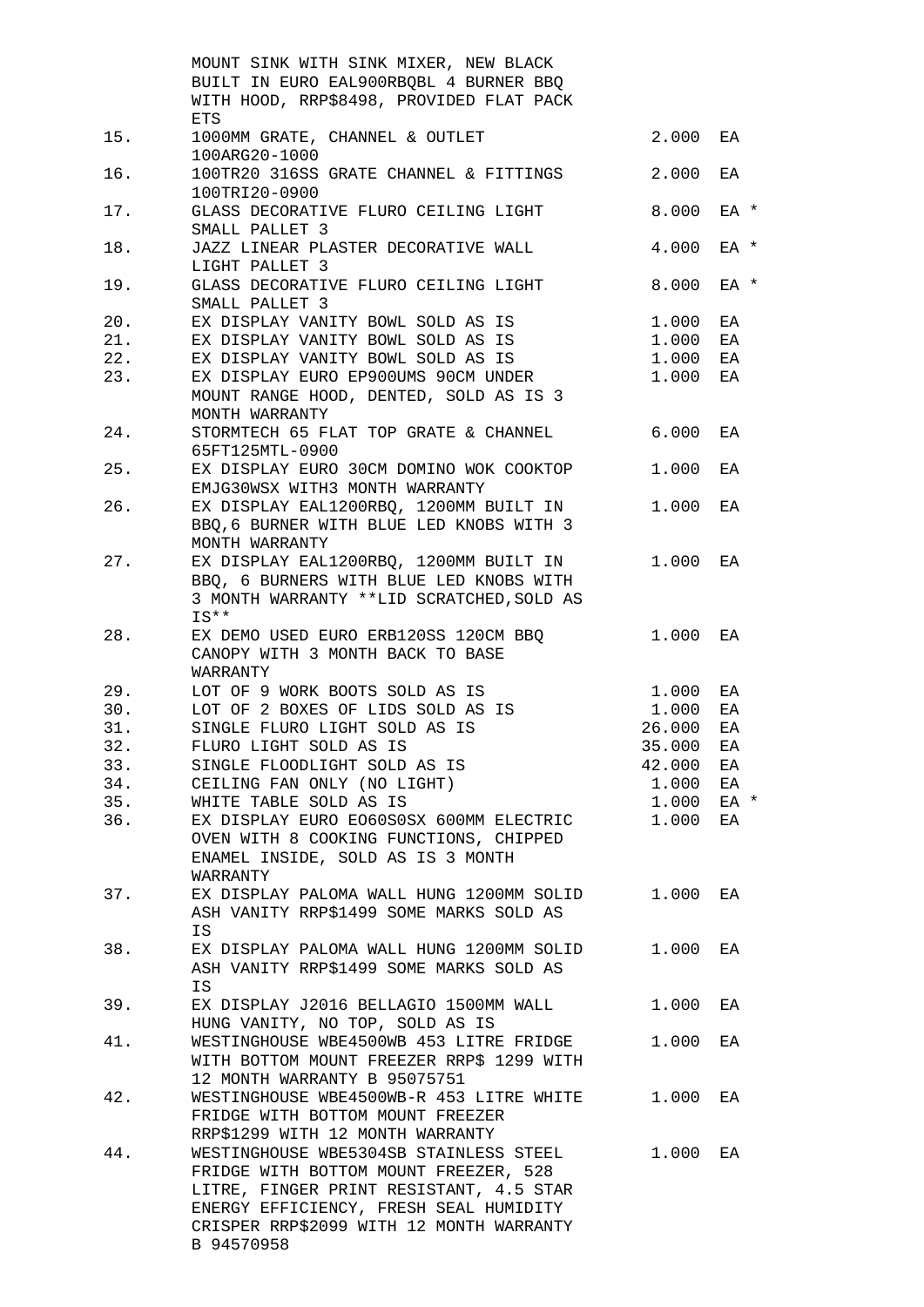| 45.   | WESTINGHOUSE WBE5304SB STAINLESS STEEL<br>FRIDGE WITH BOTTOM MOUNT FREEZER, 528<br>LITRE, FINGER PRINT RESISTANT, 4.5 STAR<br>ENERGY EFFICIENCY, FRESH SEAL HUMIDITY<br>CRISPER RRP\$2099 WITH 12 MONTH WARRANTY<br>B 94472510 | 1.000 | EA |
|-------|--------------------------------------------------------------------------------------------------------------------------------------------------------------------------------------------------------------------------------|-------|----|
| 46.   | WESTINGHOUSE WBE5300WC-R WHITE FRIDGE<br>WITH BOTTOM MOUNT FREEZER, POCKET HANDLE<br>4.5 STAR ENERGY EFFICIENCY RRP\$1599 WITH<br>12 MONTH WARRANTY                                                                            | 1.000 | EA |
| 47.   | WESTINGHOUSE WBE4500WB-R 453 LITRE<br>FRIDGE WITH BOTTOM MOUNT FREEZER WITH 12<br>MONTH WARRANTY                                                                                                                               | 1.000 | EA |
| 48.   | WESTINGHOUSE WQE6000SB 541 LITRE<br>STAINLESS STEEL FRENCH 4 DOOR FRIDGE,<br>WITH FLEXIBLE INTERIOR STORAGE, LED<br>LIGHTS, DOOR ALARM, 12 MONTH WARRANTY                                                                      | 1.000 | EA |
| 49.   | WESTINGHOUSE WBE4500SC 453 LITRE FRIDGE<br>WITH BOTTOM MOUNT FREEZER, S/STEEL WITH<br>FLEXIBLE STORAGE WITH 12 MONTH WARRANTY                                                                                                  | 1.000 | EA |
| $50.$ | EX DISPLAY WESTINGHOUSE WTB2800WH<br>280LITRE FRIDGE WITH TOP MOUNT FREEZER<br>WITH 12 MONTH WARRANTY                                                                                                                          | 1.000 | EA |
| 51.   | BRAND NEW BOXED EF512SX S/STEEL 512<br>LITRE FRIDGE WITH TOP MOUNT FREEZER WITH<br>2 YEAR WARRANTY                                                                                                                             | 6.000 | EA |
| 53.   | ELECTROLUX EBE5307SC-R STAINLESS STEEL<br>STEEL BOTTOM MOUNT FRIDGE 529 LITRE,<br>WITH FLEXIBLE STORAGE AND TWIST ICE &<br>TASTELOCK CRISPER FEATURE, WITH 12 MONTH<br>WARRANTY                                                | 1.000 | EA |
| 54.   | WESTINGHOUSE WBE5300WC-R WHITE 528LITRE<br>FRIDGE WITH BOTTOM MOUNT FREEZER WITH 12<br>MONTH WARRANTY                                                                                                                          | 1.000 | EA |
| 55.   | WESTINGHOUSE WBE5304SB-R STAINLESS STEEL<br>FRIDGE, 528 LITRE WITH BOTTOM MOUNT<br>FREEZER, 4.5 STAR ENERGY EFFICIENT WITH<br>12 MONTH WARRANTY                                                                                | 1.000 | EA |
| 56.   | WESTINGHOUSE WBE5300SC 528 LITRE S/STEEL<br>FRIDGE WITH BOTTOM MOUNT FREEZER FINGER<br>PRINT RESISTANT, FLEXIBLE INTERIOR<br>RRP\$1699 WITH 6 MONTH WARRANTY                                                                   | 1.000 | EA |
| 57.   | WESTINGHOUSE WBE4500WB-R 453 LITRE WHITE<br>FRIDGE WITH BOTTOM MOUNT FREEZER<br>RRP\$1299 WITH 12 MONTH WARRANTY                                                                                                               | 1.000 | EA |
| 58.   | WESTINHOUSE WBE5304SC STAINLESS STEEL<br>FRIDGE WITH BOTTOM MOUNT FREEZER, 528<br>LITRE, FINGER PRINT RESISTANT, 4.5 STAR<br>ENERGY EFFICIENCY, FRESH SEAL HUMIDITY<br>CRISPER RRP\$2099 WITH 12 MONTH WARRANTY<br>B 01871111  | 1.000 | EA |
| 59.   | WESTINGHOUSE WBE5300SB-R 528 LITRE<br>S/STEEL FRIDGE WITH BOTTOM MOUNT FREEZER<br>FINGER PRINT RESISTANT, FLEXIBLE<br>INTERIOR RRP\$1699 WITH 12 MONTH WARRANTY                                                                | 1.000 | EA |
| 60.   | WESTINGHOUSE WBE4500WC 453 LITRE FRIDGE<br>WITH BOTTOM MOUNT FREEZER RRP\$ 1299 WITH<br>12 MONTH WARRANTY                                                                                                                      | 1.000 | EA |
| 61.   | WESTINGHOUSE WBE4500WB 453 LITRE FRIDGE<br>WITH BOTTOM MOUNT FREEZER RRP\$ 1299 WITH<br>12 MONTH WARRANTY                                                                                                                      | 1.000 | EA |
| 62.   | WESTINGHOUSE WBE5300SC-R 528 LITRE<br>S/STEEL FRIDGE WITH BOTTOM MOUNT FREEZER<br>FINGER PRINT RESISTANT, FLEXIBLE<br>INTERIOR RRP\$1699 WITH 12 MONTH WARRANTY                                                                | 1.000 | EA |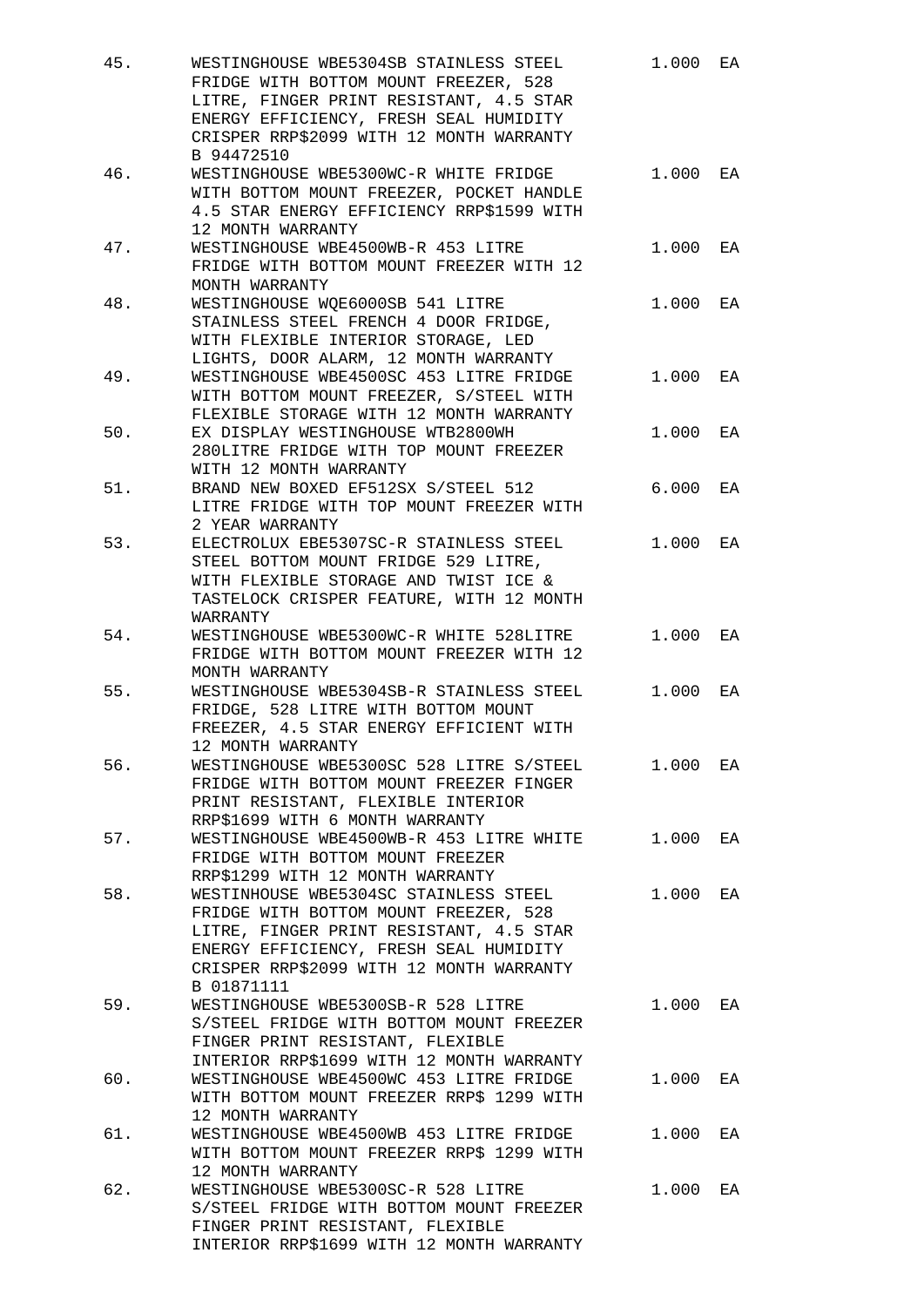| 64.   | WESTINGHOUSE WBE5304SB STAINLESS STEEL<br>FRIDGE WITH BOTTOM MOUNT FREEZER, 528<br>LITRE, FINGER PRINT RESISTANT, 4.5 STAR<br>ENERGY EFFICIENCY, FRESH SEAL HUMIDITY<br>CRISPER RRP\$2099 WITH 12 MONTH WARRANTY<br>B 94871767 | 1.000  | EA |
|-------|--------------------------------------------------------------------------------------------------------------------------------------------------------------------------------------------------------------------------------|--------|----|
| 66.   | WESTINGHOUSE WBE5300SB 528 LITRE S/STEEL<br>FRIDGE WITH BOTTOM MOUNT FREEZER FINGER<br>PRINT RESISTANT, FLEXIBLE INTERIOR<br>RRP\$1699 WITH 6 MONTH WARRANTY                                                                   | 1.000  | EA |
| 67.   | BRAND NEW INALTO S/STEEL 530 LITRE<br>FRIDGE WITH BOTTOM MOUNT FREEZER MODEL<br>IBM529X WITH 2 YEAR WARRANTY                                                                                                                   | 14.000 | EA |
| 68.   | WESTINGHOUSE WBE4500SB 453 LITRE FRIDGE<br>WITH BOTTOM MOUNT FREEZER, FULL WIDTH<br>CRIPSER, LOCKABLE FAMILY COMPARTMENT 12<br>MONTH WARRANTY                                                                                  | 1.000  | EA |
| 69.   | WESTINGHOUSE WBE4500WC-R 453 LITRE WHITE<br>FRIDGE WITH BOTTOM MOUNT FREEZER<br>RRP\$1299 WITH 6 MONTH WARRANTY                                                                                                                | 1.000  | EA |
| $70.$ | WESTINGHOUSE WBE4504SB 453 LITRE FRIDGE<br>STAINLESS STEEL WITH BOTTOM MOUNT<br>FREEZER WITH 12 MONTH WARRANTY                                                                                                                 | 1.000  | EA |
| 71.   | WESTINGHOUSE WBE5304SB STAINLESS STEEL<br>FRIDGE WITH BOTTOM MOUNT FREEZER, 528<br>LITRE, FINGER PRINT RESISTANT, 4.5 STAR<br>ENERGY EFFICIENCY, FRESH SEAL HUMIDITY<br>CRISPER RRP\$2099 WITH 12 MONTH WARRANTY<br>B 01873234 | 1.000  | EA |
| 72.   | WESTINGHOUSE WBE4500WB 453 LITRE FRIDGE<br>WITH BOTTOM MOUNT FREEZER RRP\$ 1299 WITH<br>12 MONTH WARRANTY                                                                                                                      | 1.000  | EA |
| 73.   | WESTINGHOUSE WBE4500WB-R 453 LITRE WHITE<br>FRIDGE WITH BOTTOM MOUNT FREEZER<br>RRP\$1299 WITH 6 MONTH WARRANTY                                                                                                                | 1.000  | EA |
| 74.   | WESTINGHOUSE WBE5300WB WHITE FRIDGE WITH<br>BOTTOM MOUNT FREEZER, POCKET HANDLES,<br>4.5 STAR ENERGY EFFICIENCY WITH 6 MONTH<br>WARRANTY                                                                                       | 1.000  | EA |
| 75.   | WESTINGHOUSE WBE5300WB-R WHITE FRIDGE<br>WITH BOTTOM MOUNT FREEZER, POCKET HANDLE<br>4.5 STAR ENERGY EFFICIENCY RRP\$1599 WITH<br>12 MONTH WARRANTY                                                                            | 1.000  | EA |
| 76.   | WESTINGHOUSE WBE5300WB-R WHITE FRIDGE<br>WITH BOTTOM MOUNT FREEZER, POCKET HANDLE<br>4.5 STAR ENERGY EFFICIENCY RRP\$1599 WITH<br>12 MONTH WARRANTY                                                                            | 1.000  | EA |
| 77.   | WESTINGHOUSE WBE4500WC 453 LITRE FRIDGE<br>WHITE WITH BOTTOM MOUNT FREEZER WITH 12<br>MONTH WARRANTY B 02073779                                                                                                                | 1.000  | EA |
| 78.   | WESTINGHOUSE WRB5004WC-R WHITE SINGLE<br>DOOR FRIDGE 501LITRE WITH 12 MONTH<br>WARRANTY                                                                                                                                        | 1.000  | EA |
| 79.   | ELECTROLUX ERE5047SB 501 LITRE SINGLE<br>DOOR FRIDGE WITH WATER DISPENSER, FRESH<br>ZONE DOUBLE INSULATED CRISPERS, FRESH<br>PLUS COOLING, FLEXIBLE STORAGE, HOLIDAY<br>MODE WITH 12 MONTH WARRANTY                            | 1.000  | EA |
| 80.   | WESTINGHOUSE WBE4500SC-R 453 LITRE<br>FRIDGE WITH BOTTOM MOUNT FREEZER, FULL<br>WIDTH CRIPSER, LOCKABLE FAMILY<br>COMPARTMENT 12 MONTH WARRANTY                                                                                | 1.000  | EA |
| 81.   | WESTINGHOUSE WBE4500SB 453 LITRE FRIDGE<br>WITH BOTTOM MOUNT FREEZER, FULL WIDTH<br>CRIPSER, LOCKABLE FAMILY COMPARTMENT 6                                                                                                     | 1.000  | EA |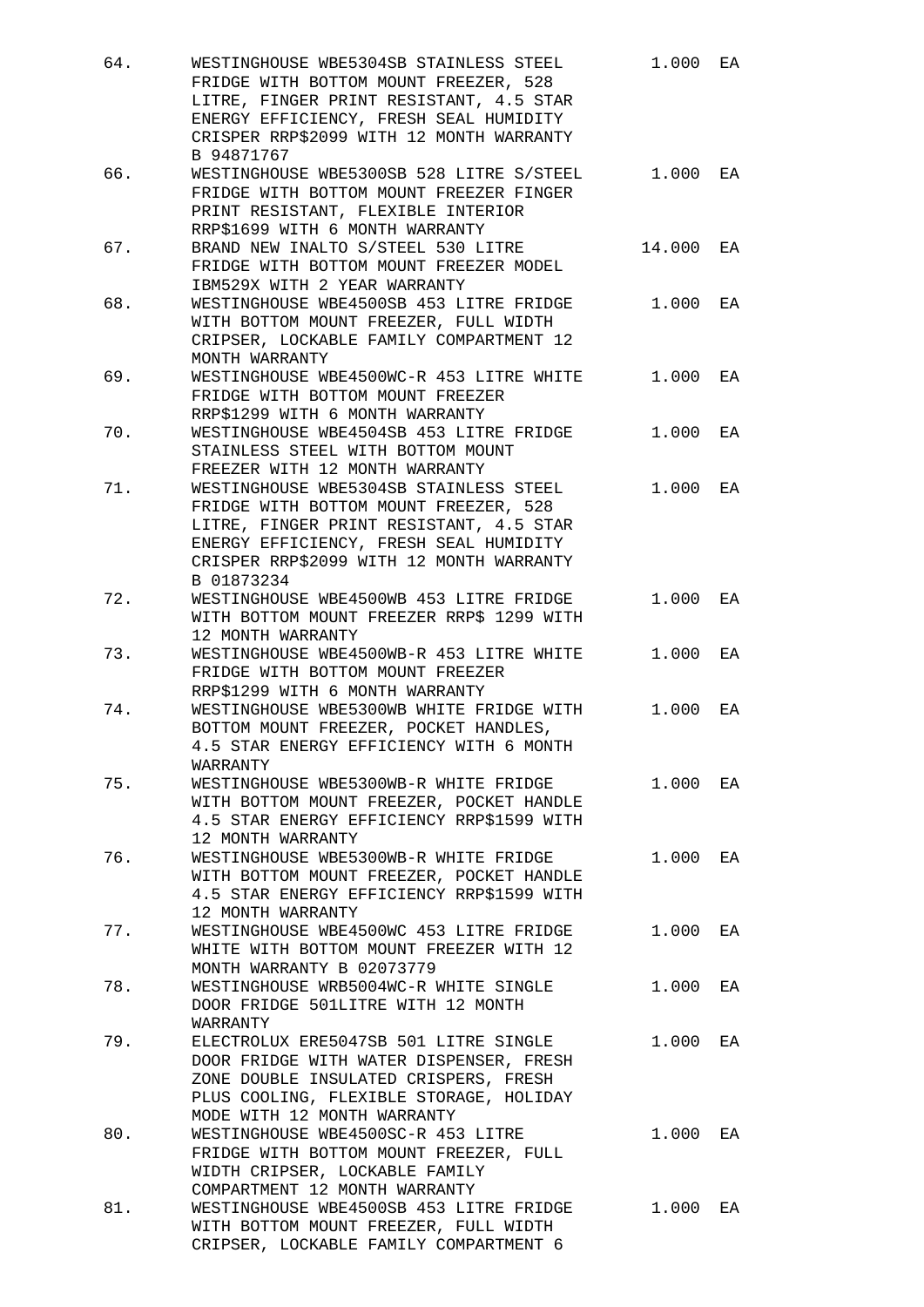|              | MONTH WARRANTY                                                                   |                |          |
|--------------|----------------------------------------------------------------------------------|----------------|----------|
| 82.          | WESTINGHOUSE WBE5300SB 528 LITRE S/STEEL                                         | 1.000          | EA       |
|              | FRIDGE WITH BOTTOM MOUNT FREEZER FINGER                                          |                |          |
|              | PRINT RESISTANT, FLEXIBLE INTERIOR                                               |                |          |
| 83.          | RRP\$1699 WITH 6 MONTH WARRANTY<br>WESTINHOUSE WBE5304SC STAINLESS STEEL         | 1.000          |          |
|              | FRIDGE WITH BOTTOM MOUNT FREEZER, 528                                            |                | EA       |
|              | LITRE, FINGER PRINT RESISTANT, 4.5 STAR                                          |                |          |
|              | ENERGY EFFICIENCY, FRESH SEAL HUMIDITY                                           |                |          |
|              | CRISPER RRP\$2099 WITH 12 MONTH WARRANTY                                         |                |          |
| 85.          | WESTINGHOUSE WBE4504SB 453 LITRE FRIDGE                                          | 1.000          | EA       |
|              | STAINLESS STEEL WITH BOTTOM MOUNT                                                |                |          |
|              | FREEZER WITH 6 MONTH WARRANTY                                                    |                |          |
| 86.          | WESTINHOUSE WBE5304SB STAINLESS STEEL                                            | 1.000 EA       |          |
|              | FRIDGE WITH BOTTOM MOUNT FREEZER, 528                                            |                |          |
|              | LITRE, FINGER PRINT RESISTANT, 4.5 STAR                                          |                |          |
|              | ENERGY EFFICIENCY, FRESH SEAL HUMIDITY                                           |                |          |
|              | CRISPER RRP\$2099 WITH 12 MONTH WARRANTY                                         |                |          |
|              | B 94572667                                                                       |                |          |
| 87.          | WESTINGHOUSE WBE4500SB 453 LITRE FRIDGE                                          | 1.000          | EA       |
|              | WITH BOTTOM MOUNT FREEZER, FULL WIDTH<br>CRIPSER, LOCKABLE FAMILY COMPARTMENT 12 |                |          |
|              | MONTH WARRANTY                                                                   |                |          |
| 89.          | PALLET OF ASSORTED DESIGNER LIGHTING                                             | 1.000 EA *     |          |
|              | TOTAL RETAIL VALUE RRP\$5800 PANEL                                               |                |          |
|              | LIGHTS, DIFFUSED WEATHER BATTENS,                                                |                |          |
|              | DECORATIVE WALL LIGHTS, WATERPROOF                                               |                |          |
|              | TRANSFORMERS, UPLIGHTERS, GLASS HIGH                                             |                |          |
|              | BAYS, INGROUND UPLIGHTERS, ETC                                                   |                |          |
| 90.          | EX DISPLAY EXCALIBUR OUTDOOR LIVING                                              | 1.000          | EA       |
|              | SEASIDE 9 PIECE DINING SETTING RRP\$1399                                         |                |          |
| 91.          | BRAND NEW WALL HUNG 450MM WIDE POWDER                                            | 8.000          | EA       |
|              | ROOM VANITY WITH MATCHING MIRROR -                                               |                |          |
|              | COLOUR - CHESTNUT *ONE BOX ON PICK UP*                                           |                |          |
|              | MODEL 1005045-C05                                                                |                |          |
| 92.          | BRAND NEW WALL HUNG 600MM WIDE VANITY,                                           | 8.000          | ЕA       |
|              | DOVER GREY LAMINATE WITH TOP AND<br>MATCHING MIRROR MODEL 10100060-C04 3         |                |          |
|              | BOXES ON PICK UP - VANITY/TOP/MIRROR                                             |                |          |
| 93.          | BRAND NEW WALL HUNG 600MM WIDE VANITY, 2.000 EA                                  |                |          |
|              | EBONY LAMINATE WITH TOP AND MATCHING                                             |                |          |
|              | MIRROR MODEL 10100060-C02 3 BOXES ON                                             |                |          |
|              | PICK UP - VANITY/TOP/MIRROR                                                      |                |          |
| 95.          | BRAND NEW WALL HUNG 600MM WIDE VANITY, 12.000 EA                                 |                |          |
|              | MOROVIA OAK LAMINATE WITH TOP AND                                                |                |          |
|              | MATCHING MIRROR MODEL 10100060-C01 3                                             |                |          |
|              | BOXES ON PICK UP - VANITY/TOP/MIRROR                                             |                |          |
| 97.          | FRANKE TA6930 QUEBEC SWIVEL TAP WITH 12 25.000                                   |                | ЕA       |
|              | MONTH WARRANTY RRP\$899                                                          |                |          |
| 98.          | 7087BCH CHROME BATHROOM SHELF                                                    | 6.000          | ΕA       |
|              | 99. 7087A BN BRUSHED NICKED BATHROOM SHELF 2.000                                 |                | ΕA       |
|              | 100. 7087B CH - CHROME BATHROOM SHELF                                            | 12.000         | ΕA       |
| 102.         | 7024D CH - CHROME 600MM DOUBLE TOWEL                                             | 19.000         | ΕA       |
|              | RAIL                                                                             |                |          |
| 104.         | 7087MB - MATT BLACK SHELF WITH GLASS                                             | 15.000         | ΕA       |
| 105.<br>106. | RETRO HOB BATH/SPA SET 97902C<br>A13 ITALIAN TOOTHBRUSH/GLASS HOLDER             | 1.000<br>2.000 | ΕA<br>ΕA |
| 107.         | WALL BASIN MIXER CHROME 201.25.01                                                | 2.000          | ΕA       |
| 108.         | WHITE BATHROOM SHELF                                                             | 14.000         | ΕA       |
| 109.         | CHROME BATHROOM SHELF                                                            | 35.000         | ΕA       |
| 110.         | RM2041 CERAMIC VANITY BOWL SOLD AS IS 1.000                                      |                | ΕA       |
| 111.         | BS3540 S/STEEL UNDER MOUNT SINK SOLD AS 1.000                                    |                | ΕA       |
|              | ΙS                                                                               |                |          |
| 112.         | VANITY BOWL ONLY SOLD AS IS                                                      | 1.000          | ΕA       |
| 113.         | SACREMENTO TOILET BASE ONLY SOLD AS IS                                           | 2.000          | ΕA       |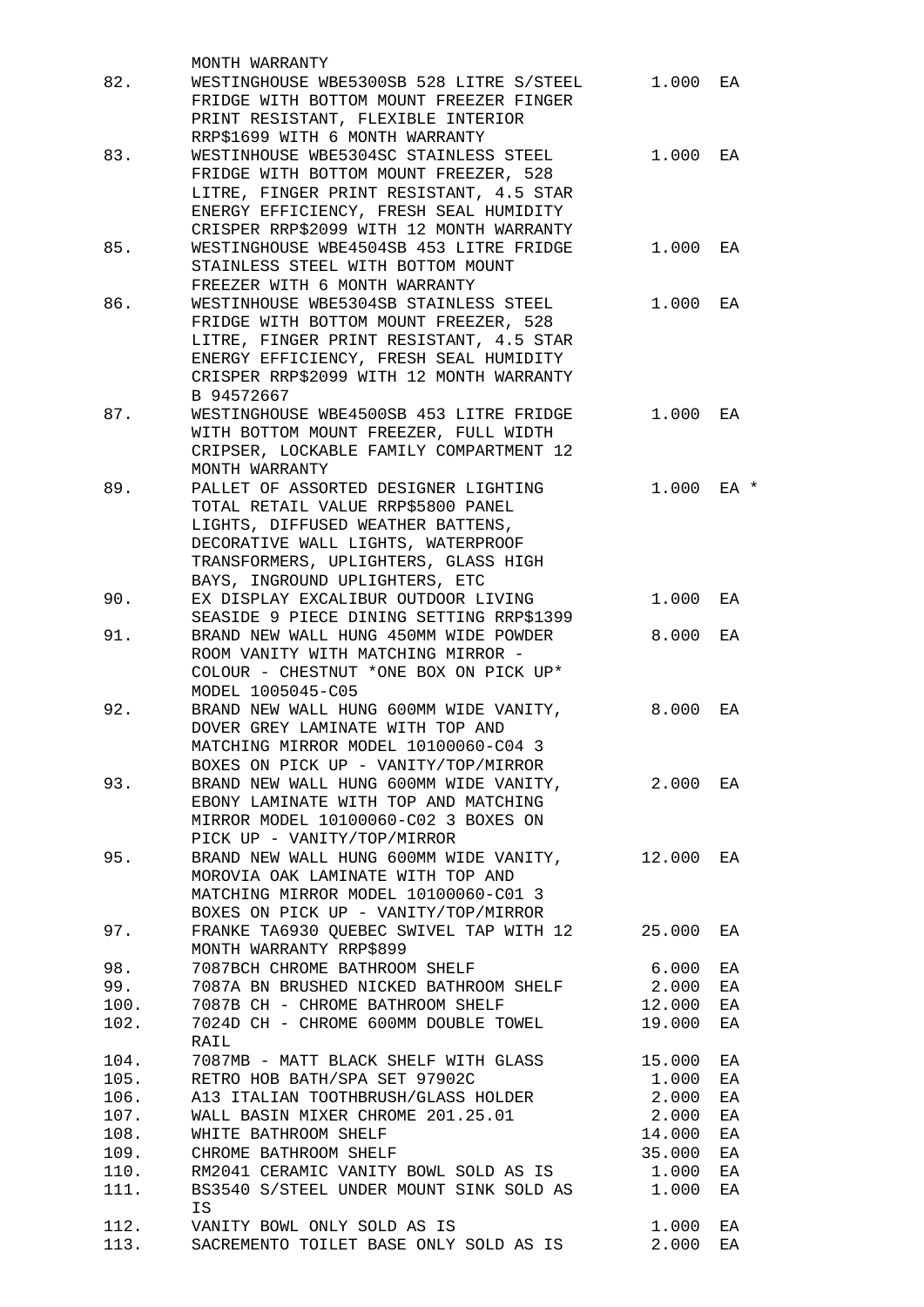| 114.  | 7087A BRG - BRUSHED GOLD BATHROOM SHELF 14.000 EA<br>440MM                                                                                                                                                                                |          |    |
|-------|-------------------------------------------------------------------------------------------------------------------------------------------------------------------------------------------------------------------------------------------|----------|----|
|       |                                                                                                                                                                                                                                           |          | ΕA |
|       |                                                                                                                                                                                                                                           |          | EA |
|       |                                                                                                                                                                                                                                           |          |    |
|       | 115. 302558 TUMBLER HOLDER<br>116. ADORE SHOWER MIXER & DIVERTER 3.000<br>117. EDGE SHOWER DIVERTER BOX#3 ALTR0059 3.000<br>117. EDGE SHOWER DIVERTER BOX#3 ALTR0059 3.000                                                                |          | EA |
|       | 118. NEW NELSON WALL MIXER & SPOUT COMBO 46.000<br>NR311507aCH                                                                                                                                                                            |          | EA |
| 119.  | PIOVANNA PALERMO WALL BASIN MIXER<br>CHROME, PVO203C                                                                                                                                                                                      | 15.000   | ЕA |
| 119A. | PIOVANNA PALERMO BATH/SHOWER MIXER WITH 31.000<br>DIVERTER, CHROME PVO206C                                                                                                                                                                |          | ΕA |
| 120.  | PIOVANNA PALERMO BATH SHOWER MIXER WITH 12.000<br>DIVERTER CHROME & WHITE PVO206CPW                                                                                                                                                       |          | EA |
| 121.  | BRAND NEW BOXED THREE PHASE STRING SOLAR 2.000<br>INVERTER 4KW, EVERSHINE TCL SERIES<br>TLC4000 BRAND NEW, NO WARRANTY<br>PIOVANNA PALERMO BASIN MIXER CHROME 27.000 EA                                                                   |          | EA |
| 123.  | PVO201C                                                                                                                                                                                                                                   |          |    |
|       | 125. PIOVANNA PALERMO BATH/SHOWER MIXER 43.000<br>CHROME, PVO205C                                                                                                                                                                         |          | EA |
|       |                                                                                                                                                                                                                                           |          |    |
|       |                                                                                                                                                                                                                                           |          |    |
|       |                                                                                                                                                                                                                                           |          |    |
|       |                                                                                                                                                                                                                                           |          |    |
|       |                                                                                                                                                                                                                                           |          |    |
|       | 127. NEW KEYED ENTRANCE LEVER SET RT/BK 4.000 EA *<br>129. SS304 TUMBLER HOLDER 7.000 EA<br>130. BATSPT02 WATERFALL BATH SPOUT 2.000 EA<br>131. ECT SHOWER MIXER 1.000 EA<br>132. H3 ITALIAN GILLY 5 FUNCTION SHOWER 10.000 EA<br>HANDSET |          |    |
|       | HANDSET<br>132A. SQUARE TALL OVER BATH SPOUT<br>132B. ROUND TALL OVER BATH SPOUT<br>132C. SQUARE BLACK SHOWER HEAD<br>132D. IN WALL CISTERN BUTTON<br>132D. IN WALL CISTERN BUTTON<br>132E. 100MM CHROME SQUARE GRATE<br>1.000            |          | EA |
|       |                                                                                                                                                                                                                                           |          | ΕA |
|       |                                                                                                                                                                                                                                           |          | ΕA |
|       |                                                                                                                                                                                                                                           |          | EA |
|       |                                                                                                                                                                                                                                           |          | EA |
|       |                                                                                                                                                                                                                                           |          |    |
|       | 133. H13 BOX OF 20 SHOWER HOSE & WALL BRACKET 1.000<br>HOLDER<br>134. H17 ITALIAN DUAL TOOTHBRUSH HOLDER & 4.000                                                                                                                          |          | ЕA |
|       | GLASS                                                                                                                                                                                                                                     |          | ΕA |
|       | 135. BOX OF ASSORTED RAM TAPWARE 1.000                                                                                                                                                                                                    |          | ΕA |
|       | 136. PIOVANNA HANDMADE S/STEEL SINK 810 X 42.000<br>505MM SINGLE BOWL WITH 1 SQUARE WASTE<br>MODEL PVSS1006                                                                                                                               |          | ΕA |
|       |                                                                                                                                                                                                                                           |          |    |
|       | 137. LAUNDRY SINK SOLD AS IS<br>138. ELEVATED PET BED SOLD AS IS 8.000 EA<br>139. ROK 400W ROTARY HAMMER DRILL 8.000 EA                                                                                                                   |          |    |
|       |                                                                                                                                                                                                                                           |          |    |
|       |                                                                                                                                                                                                                                           |          |    |
|       | 140. BRAND NEW ESATTO EOI65.1 ELECTRIC OVEN 2.000 EA<br>FAN FORCED WITH 5 COOKING FUNCTIONS WITH<br>2 YEAR WARRANTY                                                                                                                       |          |    |
|       | 141. SQUARE CHARCOAL SHADE CLOTH 3.6M 1.000 EA                                                                                                                                                                                            |          |    |
|       | 142. COOLAROO RIVERSTONE RETRACTABLE BLIND 4.000<br>2.1M WIDE X 2.1M                                                                                                                                                                      |          | ΕA |
|       | 143. COOLAROO RIVERSTONE RETRACTABLE BLIND 2.000 EA<br>2.4M WIDE X 2.1M                                                                                                                                                                   |          |    |
|       | 144. COOLAROO RIVERSTONE RETRACTABLE BLIND 2.000<br>1.5M WIDE X 2.1M                                                                                                                                                                      |          | ΕA |
|       | 145. COOLAROO RIVERSTONE RETRACTABLE BLIND 3.000<br>1.2M WIDE X 2.1M                                                                                                                                                                      |          | ЕA |
|       | 146. COOLAROO SHELL RETRACTABLE BLIND 1.8M 1.000 EA<br>WIDE X 2.1M                                                                                                                                                                        |          |    |
| 147.  | COOLAROO SHELL RETRACTABLE BLIND 1.5M 4.000<br>WIDE X 2.1M                                                                                                                                                                                |          | ΕA |
| 148.  | COOLAROO CHARCOAL RETRACTABLE BLIND 1.8M 1.000 EA<br>WIDE X 2.1M                                                                                                                                                                          |          |    |
| 149.  | COOLAROO CHARCOAL RETRACTABLE BLIND 2.1M 1.000 EA<br>WIDE X 2.1M                                                                                                                                                                          |          |    |
|       | 149A. ROLL OF NETTING                                                                                                                                                                                                                     | 2.000 EA |    |
|       | 151. ROLLING DOOR SEAL CM1                                                                                                                                                                                                                | 7.000 EA |    |
|       | 153. EX DISPLAY TECHNIKA TGSL6DRX 600MM SLIDE 1.000 EA                                                                                                                                                                                    |          |    |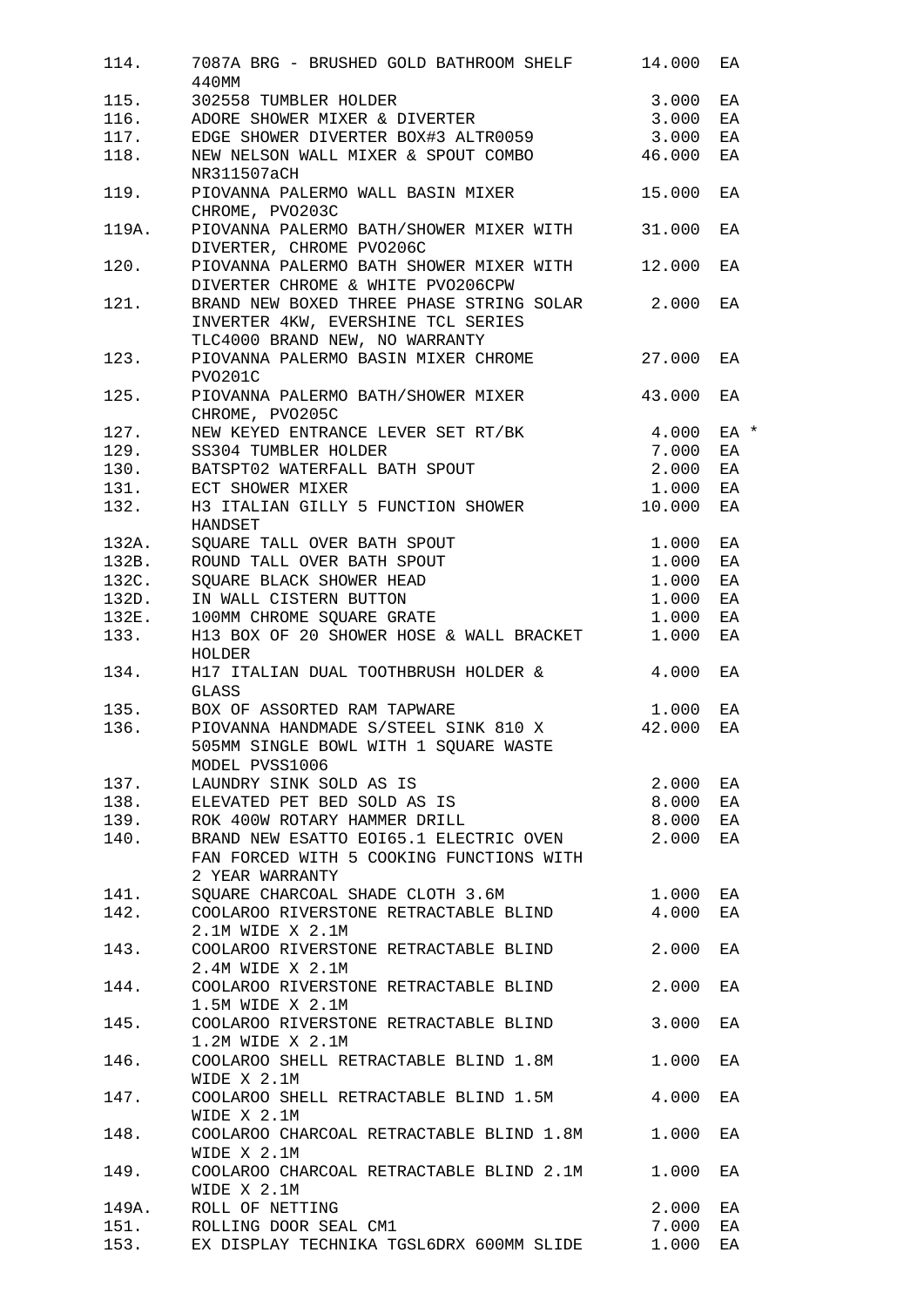|      | OUT RECIRCULATING RANGE HOOD WITH 3       |        |      |
|------|-------------------------------------------|--------|------|
|      | MONTH WARRANTY                            |        |      |
| 154. | EX DEMO 600MM CHIMNEY RANGE HOOD          | 1.000  | EA   |
|      | SRC-4352S NO WARRANTY                     |        |      |
| 155. | QUATTRO 1.5 FLUSHMOUNT L/H BOWL SINK      | 4.000  | EA   |
|      | <b>SSOPECLFBWS</b>                        |        |      |
| 158. | CL00001 VANITY BASIN                      | 1.000  | EA   |
| 159. | CLARK SINK PPL20B POLAR DOUBLE UNDER      | 1.000  | ΕA   |
|      | MOUNT                                     |        |      |
| 160. | CLARK SINK PPL20B POLAR DOUBLE UNDER      | 1.000  | EA   |
|      | MOUNT                                     |        |      |
| 161. | OLIVERI SINK MO763 MONET INCLUDING ACCES  | 1,000  | ΕA   |
| 162. | CAROMA COMPASS SINK ALFRESCO SINGLE BOWL  |        |      |
|      |                                           | 1.000  | ΕA   |
| 163. | ARTUSI SINK AGS611W GRANITE WHITE SINGLE  | 1.000  | ΕA   |
|      | <b>UNDERMOUNT</b>                         |        |      |
| 164. | CLARK V/TROUGH 30LT COMPACT SINK          | 1.000  | EA   |
| 165. | SEIMA KUBIK 726 SINK                      | 1.000  | EA   |
|      | 166. CASTANO V/BASIN 460MM WHITE          | 1.000  | ΕA   |
| 168. | NEW HILTON 900MM WALL HUNG VANITY WITH    | 4.000  | ΕA   |
|      | WHITE QUARTZ BENCHTOP WITH UNDERMOUNT     |        |      |
|      | BASIN ** CABINET INNER PANEL WILL NEED TO |        |      |
|      | BE CUT BACK TO FIT THE STONE TOP**        |        |      |
|      | RRP\$999 ** PALLET 3**                    |        |      |
| 169. | EX-DISPLAY MATT WHITE VANITY BOWL SOLD    | 1.000  | ЕA   |
|      | AS IS                                     |        |      |
|      |                                           |        |      |
| 170. | SQUARE VANITY BOWL                        | 1.000  | ΕA   |
| 171. | Y5-130 CHARCOAL GREY STONE VANITY BOWL    | 1.000  | ΕA   |
| 172. | BRAND NEW EURO ES600MSX 60CM ELECTRIC     | 10.000 | ΕA   |
|      | ITALIAN MADE OVEN, TRIPLE GLAZED DOOR     |        |      |
|      | WITH MULTIFUNCTION OVEN WITH 2 YEAR       |        |      |
|      | WARRANTY RRP\$799                         |        |      |
| 173. | Y2 130 CREAM STONE VANITY BOWL            | 1.000  | EA   |
| 174. | Y6 110 CREAM STONE VANITY BOWL            | 1.000  | ΕA   |
| 175. | DESIGNER ARREDO BAGNO SLIM 50             | 9.000  | ΕA   |
|      | UNDERCOUNTER BASIN SLIM50WH               |        |      |
| 177. | PIOVANNA HANDMADE S/STEEL SINK WITH FULL  | 16.000 | ЕA   |
|      | SINK ACCESSORIES OF CHOPPING BOARD, ROLL  |        |      |
|      | MATT, COLANDER & AND DRAINING BOARD 800MM |        |      |
|      | X 500MM SINGLE BOWL, DRAINER LEFT WITH 1  |        |      |
|      |                                           |        |      |
|      | X ROUND WASTE MODEL PVSS2005L SINK        |        |      |
|      | MODEL, WITH PVSSRM10 X1, PVSSCB10 X1,     |        |      |
|      | PVSSCL09 X1 & PVSSDB09 X1                 |        |      |
| 178. | FSR1000 ROUND SHOWER SCREEN 1000MM        | 4.000  | EA   |
|      | DIRECTLY ONTO TILES RRP\$700              |        |      |
| 179. | BTH-BF-6M-13, BIFOLD TRIPLE SWINGING      | 5.000  | ΕA   |
|      | BATH SCREEN                               |        |      |
| 180. | FSS1200 FRAMELESS SHOWER SCREEN 1200MM X  | 6.000  | ΕA   |
|      | 900MM, DESIGNED TO BE INSTALLED DIRECTLY  |        |      |
|      | ONTO TILES, 10MM SAFETY GLASS QUALITY     |        |      |
|      | BRASS FITTINGS, 3 BOXES ON PICK UP        |        |      |
| 181. | FSS1000 FRAMELESS SHOWER SCREEN, 1000MM   | 1.000  | EA * |
|      | X 1000MM, SQUARE, DESIGNED TO BE          |        |      |
|      | INSTALLED DIRECTLY ONTO TILES, 10MM       |        |      |
|      | SAFETY GLASS, QUALITY BRASS FITTINGS,     |        |      |
|      |                                           |        |      |
|      | **3 BOXES ON PICK UP**                    |        |      |
| 182. | PIOVANNA HANDMADE S/STEEL SINK 1450 X     | 16.000 | EA   |
|      | 505MM DOUBLE BOWL, LEFT DRAINER WITH 2 X  |        |      |
|      | SQUARE WASTES MODEL PVSS1001L             |        |      |
| 184. | FRANKE MTG620 ONYX KITCHEN SINK           | 1.000  | ΕA   |
| 185. | BLANCO RIGHT HAND DOUBLE BOWL KITCHEN     | 1.000  | ΕA   |
|      | SINK, PREVIOUSLY INSTALLED, SOLD AS IS    |        |      |
| 186. | FRANKE FLX621RHD FLASH KITCHEN SINK WITH  | 1.000  | ΕA   |
|      | RIGHT HAND DRAINER, WITH FRANKE WASTES    |        |      |
| 187. | FRANKE ANX221RHD KITCHEN SINK WITH RIGHT  | 1.000  | ЕA   |
|      | HAND DRAINER WITH FRANKE WASTES           |        |      |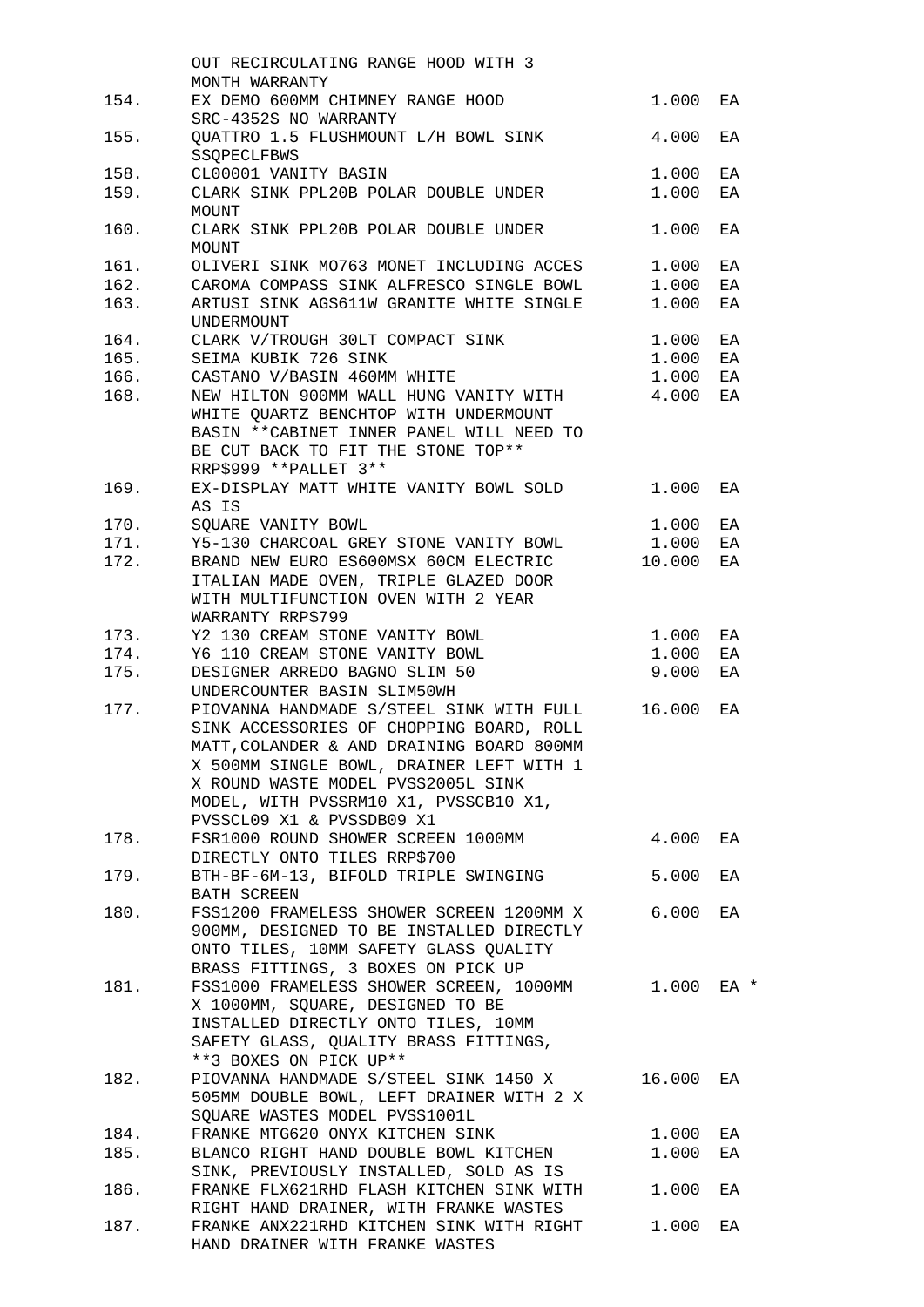| 188. | FRANKE OLX621RHD ONDA KITCHEN SINK WITH                                          | 1.000   | EA |
|------|----------------------------------------------------------------------------------|---------|----|
|      | RIGHT HAND DRAINER WITH FRANKE WASTES                                            |         |    |
| 189. | FRANKE OLX621RHD ONDA KITCHEN SINK WITH<br>RIGHT HAND DRAINER WITH FRANKE WASTES | 1.000   | EA |
| 190. | FRANKE SINK BCX621 BELL DOUBLE DS-PAL005                                         | 1.000   | EA |
| 193. | NEW TEKA TBEU270 SINGLE UNDERMOUNT BOWL                                          | 7.000   | EA |
|      | RRP\$449 WITH 3 MONTH WARRANTY                                                   |         |    |
| 194. | BLANCO SINK NAYA8K5 1.5 BOWL, BLACK NO<br>DRAINER DS-PAL005                      | 1.000   | ΕA |
| 195. | ABEY KITCHEN SINK SCHOCK N200B BLACK                                             | 1.000   | EA |
| 196. | SOLID SURFACE WHITE STONE VANITY TOP                                             | 10.000  | EA |
|      | PB2184                                                                           |         |    |
| 197. | NEW BLACK VANITY BASIN 141935A                                                   | 1.000   | EA |
| 198. | NR3531 SINGLE UNDERMOUNT SINK                                                    | 6.000   | EA |
| 199. | STYLUS SYMPHONY VANITY BASIN                                                     | 3.000   | EA |
| 200. | ELECTROLUX EVEP626SD DOUBLE OVEN                                                 | 1.000   | EA |
|      | PYROLYTIC WITH BAKE & STEAM FUNCTION<br>INTUITIVE OVEN INTERFACE, SMART FOOD     |         |    |
|      | PROBE, WITH 12 MONTH WARRANTY                                                    |         |    |
| 201. | BAUMATIC BFWD845 COMBINATION WASHER                                              | 1.000   | EA |
|      | DRYER FRONT LOADER, 8KG WASH, 4.5KG DRY<br>WITH 3 MONTH WARRANTY                 |         |    |
| 202. | EX DISPLAY ASTOR 2 DRAWER BEDSIDE TABLE,                                         | 1.000   | EA |
|      | ACACIA TIMBER, WHITE BRUSHED SOLD AS IS                                          |         |    |
| 203. | J2023 WHITE 900M 2 DRAWER VANITY SOLD AS                                         | 1.000   | EA |
|      | IS                                                                               |         |    |
| 206. | CUSTOM MATTE WHITE ROUND BASIN                                                   | 518.000 | EA |
|      | 420X420X261MM IDEAL TO BE USED A PLANT                                           |         |    |
|      | POT.                                                                             |         |    |
| 207. | J2068 SOLID ASH WALL HUNG 1500MM VANITY                                          | 1.000   | EA |
|      | RRP\$1999 SOLD AS IS, IMPERFECT STOCK                                            |         |    |
| 208. | WHITE WALL HUNG POWDER ROOM VANITY                                               | 1.000   | EA |
|      | CABINET ONLY 480MM WIDE X 240MM DEEP NO                                          |         |    |
|      | TOPS                                                                             |         |    |
| 209. | PALLET OF ASSORTED VANITY SINKS, TOILET                                          | 1.000   | EA |
|      | SUITE AND KITCHEN SINK                                                           |         |    |
| 210. | VANITY TOP                                                                       | 1.000   | EA |
| 211. | VANITY TOP                                                                       | 1.000   | EA |
| 212. | 1800MM DAMAGED VANITY CABINET ONLY SOLD                                          | 1.000   | EA |
|      | AS IS                                                                            |         |    |
| 213. | 1800MM DAMAGED VANITY CABINET ONLY SOLD                                          | 1.000   | EA |
|      | AS IS                                                                            |         |    |
| 214. | J2064 WALL HUNG 1500MM SOLID ASH WALL                                            | 1.000   | EA |
|      | VANITY WITH WHITE DOORS AND DRAWERS SOLD                                         |         |    |
|      | AS IS IMPERFECT STOCK                                                            |         |    |
| 215. | J2064 WALL HUNG 1500MM SOLID ASH WALL                                            | 1.000   | EA |
|      | VANITY WITH WHITE DOORS AND DRAWERS SOLD                                         |         |    |
|      | AS IS IMPERFECT STOCK                                                            |         |    |
| 216. | J2064 WALL HUNG 1500MM SOLID ASH WALL                                            | 1.000   | EA |
|      | VANITY WITH WHITE DOORS AND DRAWERS SOLD                                         |         |    |
|      | AS IS IMPERFECT STOCK                                                            |         |    |
| 217. | 1500MM WALL HUNG WHITE VANITY WITH NO                                            | 1.000   | EA |
|      | TOPS                                                                             |         |    |
| 218. | 750MM SINGLE DRAWER WALL HUNG VANITY NO                                          | 1.000   | EA |
|      | TOP SOLD AS IS IMPERFECT STOCK                                                   |         |    |
| 219. | 900MM SINGLE DRAWER WALL HUNG VANITY NO                                          | 1.000   | EA |
|      | TOP SOLD AS IS IMPERFECT STOCK                                                   |         |    |
| 220. | 900MM X 900MM MIRROR VANITY CABINET SOLD                                         | 1.000   | EA |
| 221. | AS IS IMPERFECT STOCK<br>750MM WIDE X 600MM MIRROR VANITY                        |         |    |
|      | CABINET, SOLD AS IS IMPERFECT STOCK                                              | 1.000   | EA |
| 222. | 1000MM WIDE X 600MM MIRROR VANITY                                                | 1.000   | EA |
|      | CABINET, SOLD AS IS IMPERFECT STOCK                                              |         |    |
| 223. | 900MM WIDE X 600MM MIRROR VANITY                                                 | 1.000   | EA |
|      | CABINET, SOLD AS IS IMPERFECT STOCK                                              |         |    |
|      |                                                                                  |         |    |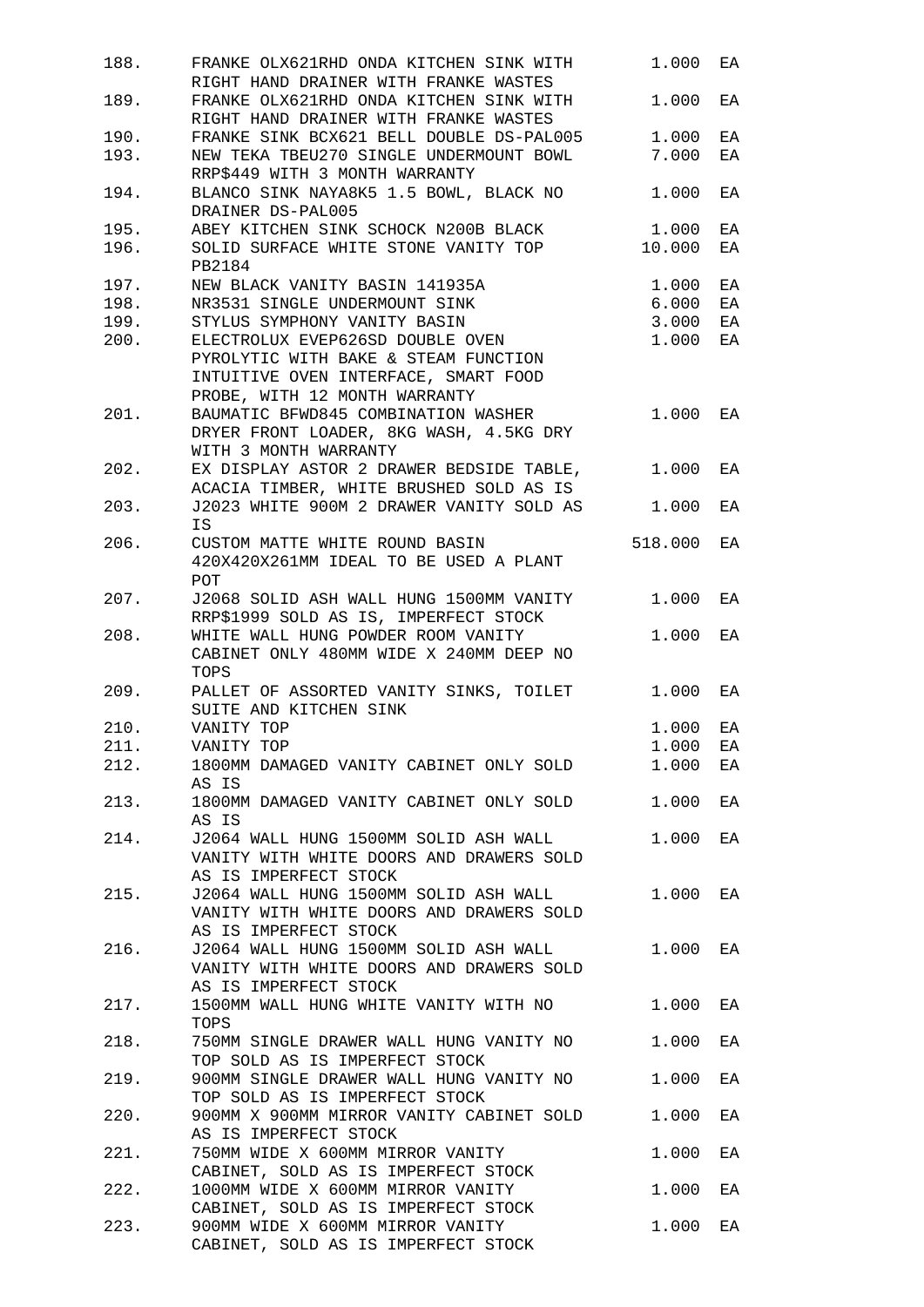| 224. | 600MM WIDE X 600MM MIRROR VANITY                                                                                  | 1.000    | EA |
|------|-------------------------------------------------------------------------------------------------------------------|----------|----|
|      | CABINET, SOLD AS IS IMPERFECT STOCK                                                                               |          |    |
| 225. | 750MM WIDE X 600MM MIRROR VANITY                                                                                  | 1.000    | EA |
|      | CABINET, SOLD AS IS IMPERFECT STOCK                                                                               |          |    |
| 226. | NEW FRANKE ZTX611B SINGLE BOWL SINK, NO 46.000<br>TAP HOLE, SINK CAN BE LEFT OR RIGHT<br>662/427 X 1              |          | EA |
| 227. | BRAND NEW FRANKE S/STEEL SINGLE BOWL 13.000                                                                       |          | EA |
|      | SINK, ISIS SSX611 WITH LEFT HAND DRAINER<br>INCLUDES FRANKE WASTES AND CLIPS WK662<br>X1 AND OF427 X 1            |          |    |
| 229. | MIXED PALLET OF ASSORTED STOCK SOLD AS<br>IS                                                                      | 1.000    | EA |
| 231. | 400MM WENGE BATHROOM VANITY WITH CERAMIC<br>VANITY TOP BV10T                                                      | 1.000    | EA |
| 232. | NEW 1800MM LIGHT TIMBER LAMINATE DOUBLE                                                                           | 2.000    | EA |
|      | BOWL VANITY WITH BLACK STONE TOPS WITH<br>WHITE BOWLS BN1770                                                      |          |    |
| 233. | NEW 1800MM WENGE TIMBER DOUBLE BOWL                                                                               | 2.000    | EA |
|      | VANITY WITH WHITE STONE TOP AND ABOVE<br>COUNTER BOWLS RRP\$2150                                                  |          |    |
| 234. | AUSTRALUME VOTEX LED WAREHOUSE RRP\$199                                                                           | 22.000   | EA |
| 237. | NEW BOXED BBQ BLACK 3 BURNER SOLD AS IS                                                                           | 1.000    | EA |
| 238. | NEW BOXED BBQ BLACK 3 BURNER SOLD AS IS                                                                           | 1.000    | EA |
| 239. | NEW BOXED BBQ BLACK 3 BURNER SOLD AS IS                                                                           | 1.000    | ΕA |
|      |                                                                                                                   |          |    |
| 240. | PALLET OF ZETO TOILET PAN WF BACK INLET<br>QTY 6                                                                  | 1.000    | ΕA |
| 241. | PALLET OF ASSORTED FLUES AND MISC TOILET<br>PANS                                                                  | 1.000    | EA |
| 242. | PALLET OF ASSORTED BATHROOM ACCESSORIES                                                                           | 1.000    | EA |
|      | AND GOODS, SUCH AS SHOWER BASES, JUMBO<br>COMMERCIAL TOILET ROLL HOLDERS, ELECTRIC<br>TOILET SEAT ETC, SOLD AS IS |          |    |
| 243. | WESTINGHOUSE WTB5400WC WHITE FRIDGE WITH<br>TOP MOUNT FREEZER WITH 12 MONTH WARRANTY                              | 1.000    | EA |
| 244. | WESTINGHOUSE WBE5304SC STAINLESS STEEL<br>FRIDGE WITH BOTTOM MOUNT FREEZER, 528                                   | 1.000    | EA |
|      | LITRE, FINGER PRINT RESISTANT, 4.5 STAR                                                                           |          |    |
|      | ENERGY EFFICIENCY, FRESH SEAL HUMIDITY<br>CRISPER RRP\$2099 WITH 12 MONTH WARRANTY                                |          |    |
|      | A 02474381                                                                                                        |          |    |
| 245. | WESTINGHOUSE WQE6000SB 541 LITRE<br>STAINLESS STEEL FRENCH 4 DOOR FRIDGE,                                         | 1.000 EA |    |
|      | WITH FLEXIBLE INTERIOR STORAGE, LED<br>LIGHTS, DOOR ALARM, 12 MONTH WARRANTY                                      |          |    |
| 246. | WESTINGHOUSE WBE5304SB-R STAINLESS STEEL                                                                          | 1.000    | EA |
|      | FRIDGE, 528 LITRE WITH BOTTOM MOUNT<br>FREEZER, 4.5 STAR ENERGY EFFICIENT WITH                                    |          |    |
|      | 12 MONTH WARRANTY                                                                                                 |          |    |
| 247. | WESTINGHOUSE WBE4500WB 453 LITRE FRIDGE<br>WHITE WITH BOTTOM MOUNT FREEZER WITH 12                                | 1.000    | EA |
|      | MONTH WARRANTY B 01474998                                                                                         |          |    |
| 248. | WESTINGHOUSE WBE4504SB 453 LITRE FRIDGE<br>STAINLESS STEEL WITH BOTTOM MOUNT                                      | 1.000    | EA |
|      | FREEZER WITH 12 MONTH WARRANTY                                                                                    |          |    |
| 249. | WESTINGHOUSE WBE4504SB 453 LITRE FRIDGE                                                                           | 1.000    | EA |
|      | STAINLESS STEEL WITH BOTTOM MOUNT<br>FREEZER WITH 12 MONTH WARRANTY                                               |          |    |
| 250. | WESTINGHOUSE WTB4600WC WHITE 460 LITRE                                                                            | 1.000    | EA |
|      | FRIDGE WITH TOP MOUNT FREEZER WITH 12<br>MONTH WARRANTY                                                           |          |    |
| 251. | WESTINGHOUSE WBE4514SA-R 450 LITRE                                                                                | 1.000    | EA |
|      | STAINLESS STEEL WITH BOTTOM MOUNT<br>FREEZER WITH 12 MONTH WARRANTY                                               |          |    |
| 252. |                                                                                                                   | 1.000    | EA |
|      | EX DISPLAY SIEMENS LF157GA60 100CM                                                                                |          |    |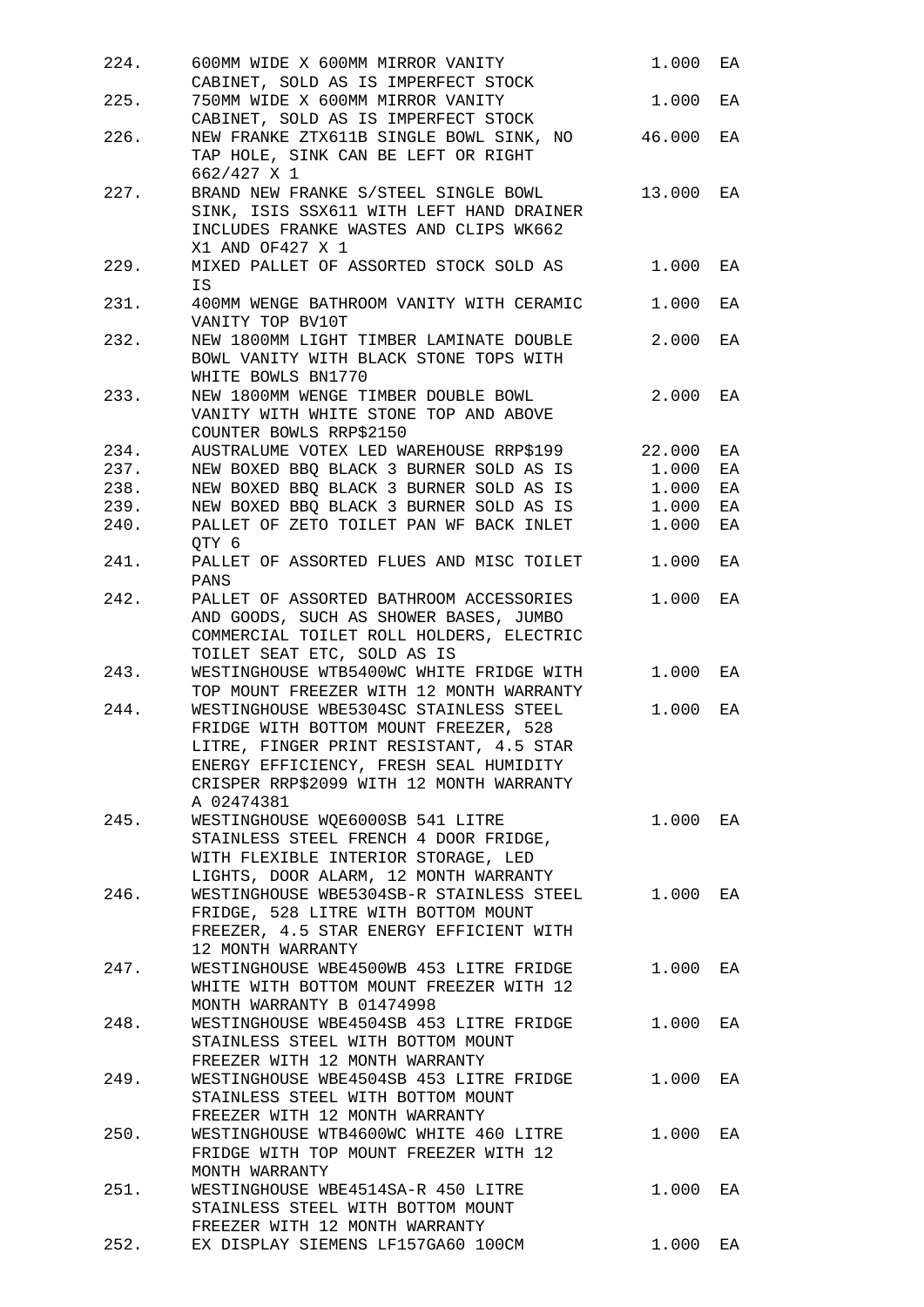|      | ISLAND CANOPY RANGE HOOD WITH 12 MONTH            |       |    |
|------|---------------------------------------------------|-------|----|
|      | WARRANTY                                          |       |    |
| 253. | NEW 750MM LIGHT TIMBER LAMINATE VANITY            | 4.000 | EA |
|      | WITH BLACK STONE TOP AND ABOVE COUNTER            |       |    |
|      | WHITE BOWL - BN750                                |       |    |
| 254. | WESTINGHOUSE WBE4500WC-R 453 LITRE WHITE          | 1.000 | EA |
|      | FRIDGE WITH BOTTOM MOUNT FREEZER                  |       |    |
|      | RRP\$1299 WITH 12 MONTH WARRANTY                  |       |    |
| 255. | WESTINGHOUSE WHITE WBE4500WC 453 LITRE            | 1.000 | EA |
|      | BOTTOM MOUNT FRIDGE WITH 12 MONTH                 |       |    |
|      | WARRANTY B02073817 RRP\$1299                      |       |    |
| 256. | WESTINGHOUSE WBE4500WC 453 LITRE FRIDGE           | 1.000 | EA |
|      | WITH BOTTOM MOUNT FREEZER RRP\$ 1299 WITH         |       |    |
|      | 12 MONTH WARRANTY                                 |       |    |
| 257. | WESTINGHOUSE WRB5004WC-R WHITE SINGLE             | 1.000 | EA |
|      | DOOR FRIDGE 501LITRE WITH 12 MONTH                |       |    |
|      | WARRANTY                                          |       |    |
| 258. | WESTINGHOUSE WBE4504SB 453 LITRE FRIDGE           | 1.000 | EA |
|      | STAINLESS STEEL WITH BOTTOM MOUNT                 |       |    |
|      | FREEZER WITH 12 MONTH WARRANTY                    |       |    |
| 259. | WESTINGHOUSE WBE5300SC 528 LITRE S/STEEL          | 1.000 | EA |
|      | FRIDGE WITH BOTTOM MOUNT FREEZER FINGER           |       |    |
|      | PRINT RESISTANT, FLEXIBLE INTERIOR                |       |    |
|      | RRP\$1699 WITH 12 MONTH WARRANTY B                |       |    |
|      | 02680213                                          |       |    |
| 260. |                                                   | 1.000 |    |
|      | WESTINGHOUSE WBE5314SA STAINLESS STEEL            |       | EA |
|      | FRIDGE WITH BOTTOM MOUNT FREEZER, 530             |       |    |
|      | LITRE, FINGER PRINT RESISTANT, 4.5 STAR           |       |    |
|      | ENERGY EFFICIENCY, FRESH SEAL HUMIDITY            |       |    |
|      | CRISPER WITH 12 MONTH WARRANTY B90273520          |       |    |
| 261. | WESTINHOUSE WBE5304SC STAINLESS STEEL             | 1.000 | EA |
|      | FRIDGE WITH BOTTOM MOUNT FREEZER, 528             |       |    |
|      | LITRE, FINGER PRINT RESISTANT, 4.5 STAR           |       |    |
|      | ENERGY EFFICIENCY, FRESH SEAL HUMIDITY            |       |    |
|      | CRISPER RRP\$2099 WITH 12 MONTH WARRANTY          |       |    |
| 264. | DOVER GREY WALL HUNG VENEER TALLBOY               | 2.000 | EA |
|      | 400MM WIDE X 1200MM HIGH VTR 1003120S -           |       |    |
|      | C04                                               |       |    |
| 266. | MOROVIA OAK WALL HUNG VENEER TALLBOY              | 2.000 | EA |
|      | 600MM WIDE X 1500MM HIGH VTR 1001155 -            |       |    |
|      | C <sub>01</sub>                                   |       |    |
| 267. | CEDAR WALL HUNG VENEER TALLBOY 600MM              | 5.000 | EA |
|      | WIDE X 1500MM HIGH VTR 1001155 - C03              |       |    |
|      | 268. CHESTNUT WALL HUNG VENEER TALLBOY 600MM      | 4.000 | EA |
|      | WIDE X 1500MM HIGH VTR 1001155 - C05              |       |    |
|      | 269. EX DISPLAY SAMPLE CHAIR SOLD AS IS           | 1.000 | ЕA |
|      | 270. EX DISPLAY CHAIR SOLD AS IS                  | 1.000 | ΕA |
|      | 272. EX DISPLAY SAMPLE CHAIR SOLD AS IS           | 1.000 | ΕA |
|      | 273. SAMPLE LIGHT GREY DINING CHAIR SOLD AS       |       |    |
|      |                                                   | 2.000 | ΕA |
|      | IS                                                |       |    |
| 274. | SAMPLE CHARCOAL DINING CHAIR SOLD AS IS           | 2.000 | ΕA |
|      | 275. SAMPLE GREY DINING CHAIR SOLD AS IS<br>2.000 |       | ЕA |
|      | 276. EX DISPLAY BAR STOOL SOLD AS IS              | 2.000 | ΕA |
| 277. | EX DISPLAY PARAMOUNT THICK BLACK LEATHER          | 1.000 | ΕA |
|      | 2 SEATER COUCH WITH ELECTRIC RECLINERS            |       |    |
|      | AND HEADRESTS, SOLD AS IS                         |       |    |
| 278. | EX DISPLAY BECKY QUEEN BED FRAME,                 | 1.000 | EA |
|      | CHARCOAL FABRIC, SOLD AS IS                       |       |    |
| 279. | NEW ASH UPHOLSTERED SLEIGH BED FRAME              | 4.000 | ЕA |
|      | QUEEN SIZE                                        |       |    |
| 280. | EX HIRE CUBE DISPLAY SOLD AS IS                   | 1.000 | ЕA |
| 281. | EX HIRE GREY ARM CHAIR SOLD AS IS                 | 1.000 | ΕA |
| 282. | EX HIRE CREAM LINEN COUCH SOLD AS IS              | 1.000 | ΕA |
|      | 283. EX HIRE CREAM LINEN COUCH SOLD AS IS         | 1.000 | ΕA |
| 284. | PALLET OF ASSORTED HANDLES ETC SOLD AS            | 1.000 | ΕA |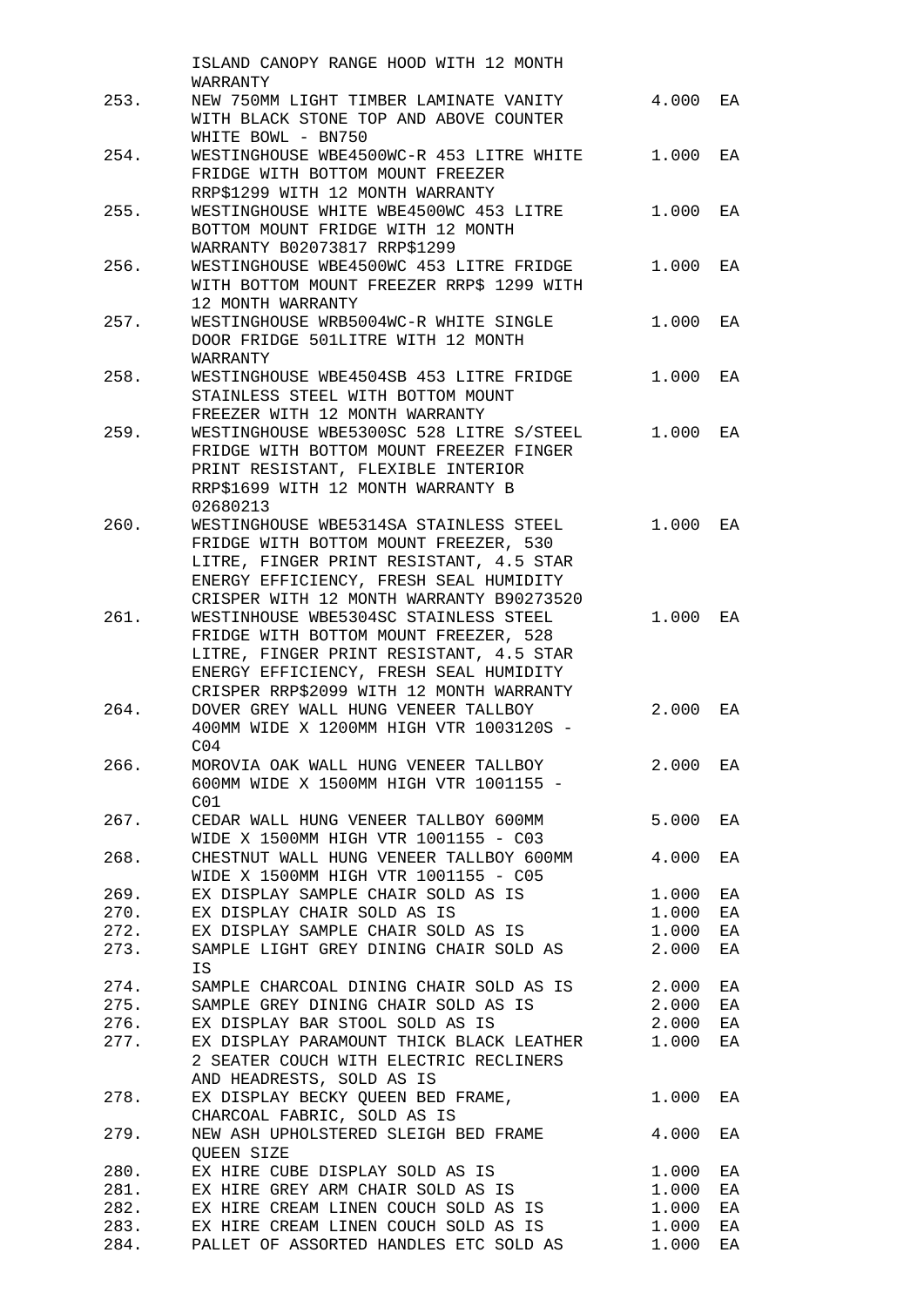| 285. | ΙS<br>PALLET OF ASSORTED RETAIL GOODS SOLD AS                                | 1.000  | ΕA   |
|------|------------------------------------------------------------------------------|--------|------|
|      | <b>IS</b>                                                                    |        |      |
| 286. | EX HIRE CREAM LINEN COUCH SOLD AS IS                                         | 1.000  | ΕA   |
| 287. | EX HIRE CREAM LINEN COUCH NO SEAT                                            | 1.000  | ΕA   |
|      | CUSHIONS SOLD AS IS                                                          |        |      |
| 288. | PALLET OF ASSORTED WALL HUNG VANITY                                          | 1.000  | EA   |
|      | CABINETS, WITH NO TOPS, KITCHEN SINKS                                        |        |      |
|      | SOLD AS IS, IMPERFECT STOCK                                                  |        |      |
| 289. | NEW 900MM SLIMLINE FLOOR VANITY WITH                                         | 5.000  | EA   |
|      | WHITE CERAMIC TOP, NOVA 900W 2 BOXES ON                                      |        |      |
|      | PICK UP                                                                      |        |      |
| 290. | RINNAI INFINITY RECESS BOX RBOX05 -                                          | 1.000  | EA   |
|      | ENVIRO 26/32                                                                 |        |      |
| 291. | PALLET OF 2 X MERCER SINKS SOLD AS IS                                        | 1.000  | EA   |
| 293. | PALLET OF STYLUS VANITY BASINS SOLD AS 1.000                                 |        | EA   |
|      | IS                                                                           |        |      |
| 295. | LED SOLAR TABLE LIGHTS WITH BATTERIES                                        | 74.000 | EA * |
|      | RRP\$30                                                                      |        |      |
| 296. | NLIGHT 36W LED PANEL CEILING LIGHT 1200                                      | 4.000  | EA   |
|      | X 300MM WITH SAA DRIVER NLTE11929                                            |        |      |
| 297. | PALLET OF ZETO PAN WITH BACK INLET QTY 6 1.000                               |        | EA   |
| 298. | PALLT OF ASSORTED BATHROOM HARDWARE                                          | 1.000  | EA   |
|      | INCLUDING BRANDS CAROMA, IRWELLL, DORF                                       |        |      |
|      | BREWER ETC LARGE QTY OF SOME ITEMS SOLD                                      |        |      |
|      | AS IS                                                                        |        |      |
| 299. | NEW COMMERCIAL TCE FED RC400 GAS FRYER,                                      | 1.000  | EA   |
|      | 2 BASKET SOLD AS IS                                                          |        |      |
| 300. | NEW COMMERCIAL TCE FED RC400 GAS FRYER,                                      | 1.000  | EA   |
|      | 2 BASKET SOLD AS IS                                                          |        |      |
| 301. | PALLET OF ASSORTED CAROMA TOILET SUITES                                      | 1.000  | EA   |
|      | 8 IN TOTAL                                                                   |        |      |
| 302. | PALLET OF TOILET PANS SOLD AS IS                                             | 1.000  | ЕA   |
| 303. | PALLET OF ASTRA IN WALL CISTERNS WITH                                        | 1.000  | ΕA   |
|      | CAROMA VANITY BASINS SOLD AS IS                                              |        |      |
| 305. | PALLET OF ASSORTED CAROMA BASINS, TOILET                                     | 1.000  | ΕA   |
|      | PANS, SINKS ETC                                                              |        |      |
| 306. | KDK VANITY 900MM FLOOR VANITY                                                | 1,000  | ΕA   |
| 307. | KDK VANITY 900MM FLOOR VANITY                                                | 1.000  | ΕA   |
| 308. | PALLET OF ASSORTED HARDWARE STOCK                                            | 1.000  | ЕA   |
|      |                                                                              |        |      |
| 309. | INCLUDING KITCHEN SINKS<br>GROHE SHOWER RAIL SET 98829TRHB                   | 10.000 |      |
|      |                                                                              |        | ΕA   |
| 311. | PALLET OF ASSORTED HARDWARE STOCK<br>INCLUDING LETTER BOX PLATE, TOILET ROLL | 1.000  | EA   |
|      |                                                                              |        |      |
|      | HOLDERS, HOOKS ETC                                                           |        |      |
| 312. | PALLET OF ASSORTED CAROMA TOILET SUITES                                      | 1.000  | ЕA   |
|      | OTY 7                                                                        |        |      |
| 313. | EX DISPLAY LAWSON THICK TAUPE LEATHER                                        | 1.000  | EA   |
|      | RECLINER ARM CHAIR SOLD AS IS                                                |        |      |
| 314. | BRAND NEW MONICA BLACK LEATHER THEATRE                                       | 1.000  | EA   |
|      | THICK LEATHER, RECLINER ARM CHAIR, SOLD                                      |        |      |
|      | AS IS                                                                        |        |      |
| 317. | EX DISPLAY EXCALIBUR OUTDOOR LIVING MOOR                                     | 1.000  | ЕA   |
|      | 3 PIECE LOUNGE SET RRP\$999                                                  |        |      |
| 318. | PALLET OF ASSORTED CLARK SINKS, AND                                          | 1.000  | ЕA   |
|      | CAROMA LUNA TOILET SUITE X 2                                                 |        |      |
| 319. | PALLET OF ASSORTED VANITY BOWLS, AND                                         | 1.000  | ЕA   |
|      | SINKS                                                                        |        |      |
| 320. | PALLET OF ASSORTED CAROMA TOILET SUITES                                      | 1.000  | ЕA   |
|      | LUNA AND CARAVELLE, AND CAROMA URINAL                                        |        |      |
| 321. | PALLET OF ASSORTED BATHROOM ACCESSORIES                                      | 1.000  | EA   |
|      | AND PRODUCTS, INCLUDING BRANDS SUCH AS                                       |        |      |
|      | PHOENIX, DORK, ALDER, CAROMA ETC.                                            |        |      |
| 322. | PALLET OF ASSORTED VANITY CABINETS, NO                                       | 1.000  | ЕA   |
|      | TOPS, WITH IN WALL CISTERN, ILVE CANOPY                                      |        |      |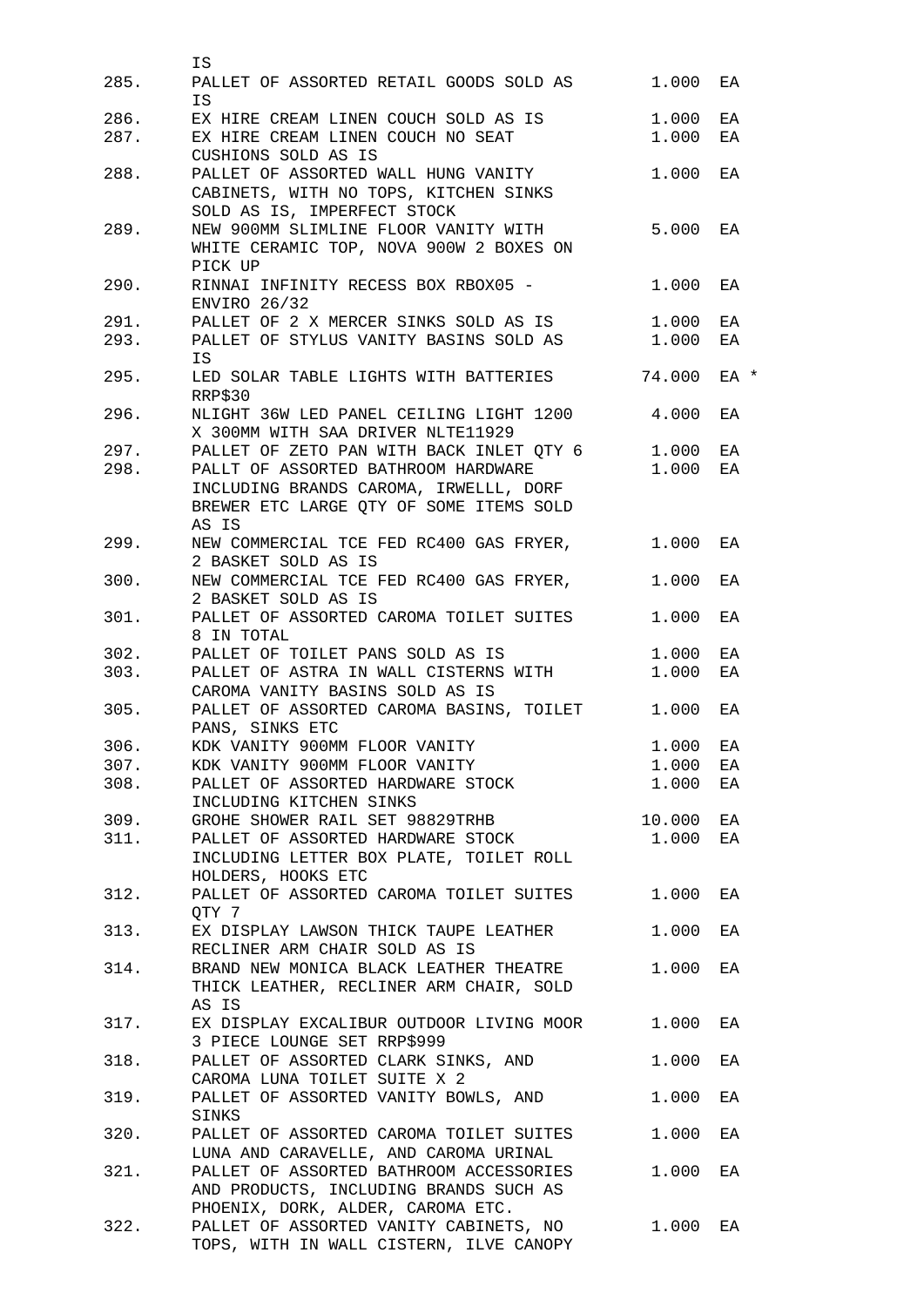|      | IVS45/60                                 |       |    |
|------|------------------------------------------|-------|----|
| 323. | PALLET OF 10 UNDERMOUNT SINKS            | 1.000 | EA |
| 324. | PALLET OF ASSORTED TOILET SEATS          | 1.000 | EA |
| 325. | PALLET OF ASSORTED SINKS                 | 1.000 | EA |
| 326. | PALLET OF ASSORTED MISCELLANEOUS         | 1.000 | EA |
|      | GAINSBOROUGH TRILOCKS, ENTRANCE SETS AND |       |    |
|      | ASSORTED HARDWARE                        |       |    |
| 327. | PALLET OF ASSORTED TOILET SUITES AND     | 1.000 | ΕA |
|      | VANITY BASINS                            |       |    |
| 328. | EX DISPLAY GASMATE ELECTRIC VERTICAL     | 1.000 | ΕA |
|      | SMOKER, RRP\$299                         |       |    |
| 329. | EX DISPLAY ILVE 120CM OUTDOOR BBQ RANGE  | 1.000 | ΕA |
|      | HOOD WITH 3 MONTH WARRANTY RRP\$4999     |       |    |
|      | EX DISPLAY SMEG FS9606XS DUAL FUEL 900MM | 1.000 |    |
| 330. |                                          |       | EA |
|      | FREESTANDING OVEN, LARGE DENT IN SIDE,   |       |    |
|      | SOLD AS IS                               |       |    |
| 331. | EX DISPLAY EURO ECSH900BG BURGUNDY 900MM | 1.000 | EA |
|      | DUAL FUEL FREESTANDING OVEN WITH 3 MONTH |       |    |
|      | WARRANTY RRP\$4449                       |       |    |
| 332. | EX-DEMO MASTERBUILT GRAVITY FED 560      | 1.000 | EA |
|      | DIGITAL CHARCOAL SMOKER AND GRILL RRP    |       |    |
|      | \$1099 SOLD AS IS                        |       |    |
| 333. | EX DEMO CHAR BROIL PERFORMANCE GRILL 780 | 1.000 | EA |
|      | <b>RRP\$999</b>                          |       |    |
| 334. | EX DEMO OKLAHOMA JOE LONGHORN COMBO      | 1.000 | EA |
|      | CHARCOAL GAS SMOKER AND GRILL RRP\$1529  |       |    |
| 335. | EX DISPLAY EXCALIBUR OUTDOOR LIVING      | 1.000 | EA |
|      | SWIVEL DAY BED AND CANOPY RRP\$999       |       |    |
| 336. | SECOND HAND EURO EA60WFSX2L 600MM        | 1.000 | EA |
|      | S/STEEL GLASS DOOR BEVERAGE FRIDGE WITH  |       |    |
|      | 3 MONTH BACKTO BASE WARRANTY             |       |    |
| 337. | EX DISPLAY EURO EA60WFSX2L, 600MM        | 1.000 | EA |
|      | S/STEEL GLASS DOOR BEVERAGE FRIDGE, WITH |       |    |
|      | 3 MONTH WARRANTY RRP\$1849               |       |    |
| 338. | EX DISPLAY EURO EA900WFSX2 900MM S/STEEL | 1.000 | EA |
|      | DOUBLE GLASS DOOR BEVERAGE FRIDGE WITH3  |       |    |
|      | MONTH BACKTO BASE WARRANTY **DENTED      |       |    |
|      | TOP**                                    |       |    |
| 340. | SECOND HAND EURO E150WSCS1 150 LITRE     | 1.000 | EA |
|      | WINE FRIDGE, WOODEN RACKS 3 MONTH BACK   |       |    |
|      | TO BASE WARRANTY                         |       |    |
| 341. | SECOND HAND EURO E150WSCS1 150 LITRE     | 1.000 | EA |
|      | WINE FRIDGE, WOODEN RACKS 3 MONTH BACK   |       |    |
|      | TO BASE WARRANTY                         |       |    |
| 342. | SECOND HAND EURO E150WSCS1 150 LITRE     | 1.000 | EA |
|      | WINE FRIDGE, WOODEN RACKS 3 MONTH BACK   |       |    |
|      | TO BASE WARRANTY                         |       |    |
| 343. | EX DISPLAY EURO E126SX BAR FRIDGE 126    | 1.000 | EA |
|      | LITRE, S/STEEL, DENTED DOOR 3 MONTH      |       |    |
|      | WARRANTY                                 |       |    |
| 344. | EX DISPLAY HONEYWELL 60 LITRE PORTABLE   | 1.000 | EA |
|      | EVAPORATIVE COOLER (EX DEMO) RRP\$699    |       |    |
|      |                                          |       |    |
| 345. | SECOND HAND EURO EA60WFBL 600MM BLACK    | 1.000 | EA |
|      | SINGLE GLASS DOOR FRIDGE 3 MONTH BACK TO |       |    |
|      | BASE WARRANTY                            |       |    |
| 346. | SECOND HAND KITCHENAID FREEZER 292 LITRE | 1.000 | EA |
|      | KCFPX18120 NO WARRANTY, SOLD AS IS       |       |    |
| 347. | EX DEMO E430WSCS1 EURO WINE COOLER       | 1.000 | EA |
|      | 450LITRE, TIMBER SHELVES, DOUBLE GLAZED  |       |    |
|      | DOOR, APPROX 157-164 BOTTLES, HUMIDITY   |       |    |
|      | CONTROL, DUAL ZONE, BLUE LED LIGHT       |       |    |
|      | RRP\$1765 WITH 3 MONTH BACK TO BASE      |       |    |
|      | WARRANTY, SOLD AS IS                     |       |    |
| 348. | EX DEMO E430WSCS1 EURO WINE COOLER       | 1.000 | EA |
|      | 450LITRE, TIMBER SHELVES, DOUBLE GLAZED  |       |    |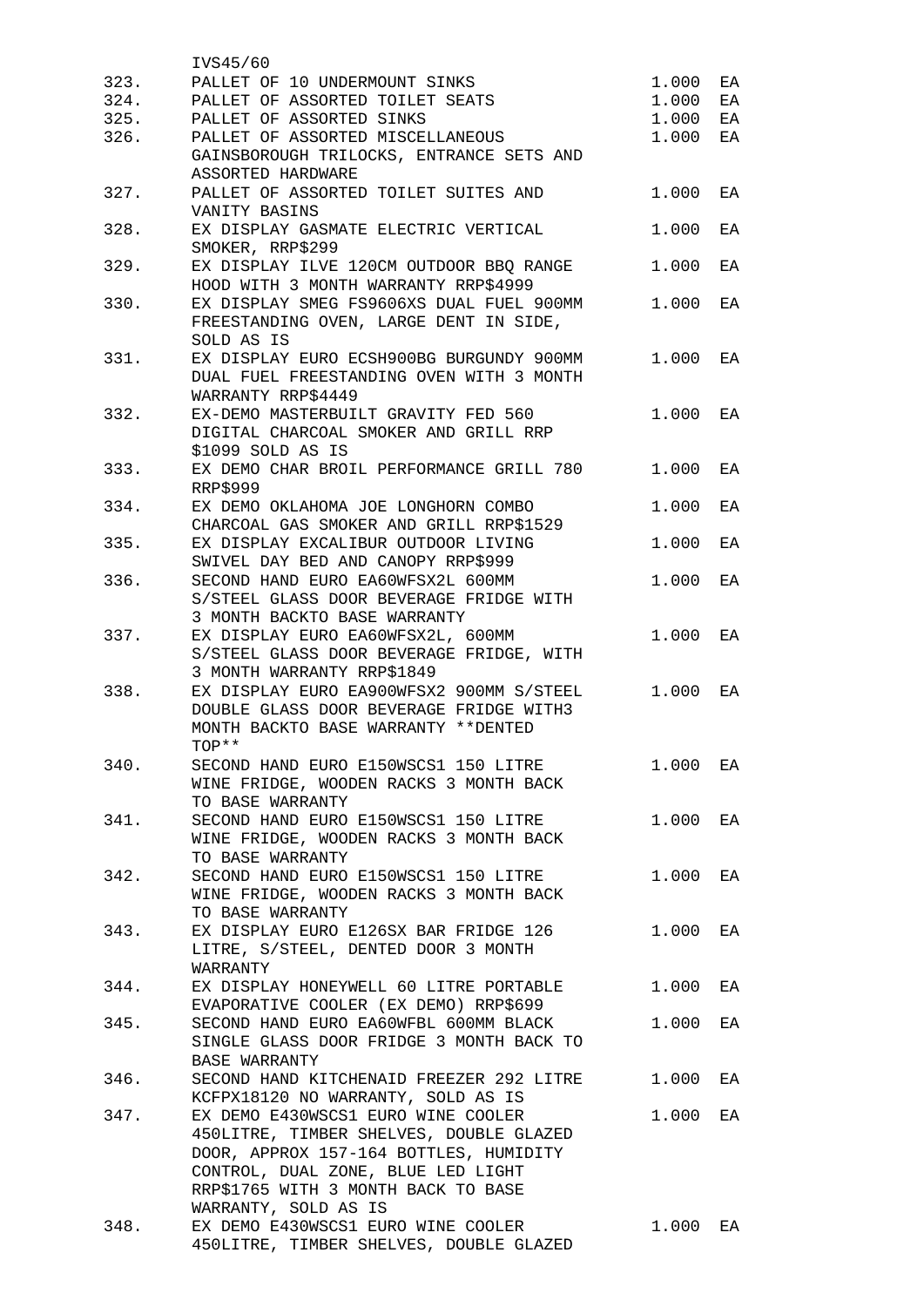|      | DOOR, APPROX 157-164 BOTTLES, HUMIDITY                                      |        |    |
|------|-----------------------------------------------------------------------------|--------|----|
|      | CONTROL, DUAL ZONE, BLUE LED LIGHT                                          |        |    |
|      | RRP\$1765 WITH 3 MONTH BACK TO BASE                                         |        |    |
|      | WARRANTY, SOLD AS IS                                                        |        |    |
| 349. | EX DEMO E430WSCS1 EURO WINE COOLER                                          | 1.000  | EA |
|      | 450LITRE, TIMBER SHELVES, DOUBLE GLAZED                                     |        |    |
|      | DOOR, APPROX 157-164 BOTTLES, HUMIDITY                                      |        |    |
|      | CONTROL, DUAL ZONE, BLUE LED LIGHT                                          |        |    |
|      | RRP\$1765 WITH 3 MONTH BACK TO BASE                                         |        |    |
|      | WARRANTY, SOLD AS IS                                                        |        |    |
| 350. | EX DEMO E430WSCS1 EURO WINE COOLER                                          | 1.000  | EA |
|      | 450LITRE, TIMBER SHELVES, DOUBLE GLAZED                                     |        |    |
|      | DOOR, APPROX 157-164 BOTTLES, HUMIDITY                                      |        |    |
|      | CONTROL, DUAL ZONE, BLUE LED LIGHT                                          |        |    |
|      | RRP\$1765 WITH 3 MONTH BACK TO BASE                                         |        |    |
|      | WARRANTY, SOLD AS IS                                                        |        |    |
| 351. | EX DEMO E430WSCS1 EURO WINE COOLER                                          | 1.000  | EA |
|      | 450LITRE, TIMBER SHELVES, DOUBLE GLAZED                                     |        |    |
|      | DOOR, APPROX 157-164 BOTTLES, HUMIDITY                                      |        |    |
|      | CONTROL, DUAL ZONE, BLUE LED LIGHT                                          |        |    |
|      | RRP\$1765 WITH 3 MONTH BACK TO BASE                                         |        |    |
|      | WARRANTY, SOLD AS IS                                                        |        |    |
| 352. | EX DEMO E430WSCS1 EURO WINE COOLER                                          | 1.000  | EA |
|      | 450LITRE, TIMBER SHELVES, DOUBLE GLAZED                                     |        |    |
|      | DOOR, APPROX 157-164 BOTTLES, HUMIDITY                                      |        |    |
|      | CONTROL, DUAL ZONE, BLUE LED LIGHT                                          |        |    |
|      | RRP\$1765 WITH 3 MONTH BACK TO BASE                                         |        |    |
|      | WARRANTY, SOLD AS IS                                                        |        |    |
| 353. | BOX OF 10PCS LILIANO 10W LED COMPLETE                                       | 1.000  | EA |
|      | DIMMABLE DOWNLIGHT KIT 3000K                                                |        |    |
| 354. | BOX OF 10PCS LILIANO 13W COB LED                                            | 1.000  | EA |
|      | COMPLETE DIMMABLE DOWNLIGHT KIT                                             |        |    |
| 355. | LUMEX LINEARQ EMERGENCY DIFFUSED LED                                        | 1.000  | EA |
|      | BATTEN 40W LL4LOE122NW                                                      |        |    |
| 356. | HPM VEGA LINEAR DIFFUSED LED 40W BATTEN                                     | 1.000  | EA |
|      | 1200MM LLFO14K1200                                                          |        |    |
| 357. | INDUSTRIAL LED 100W BEAM SYSTEM LOWBAY                                      | 1.000  | EA |
|      | 20,000LUMEN WITH MEANWELL DRIVER                                            |        |    |
| 358. | INDUSTRIAL LED 180W BEAM SYSTEM LOWBAY                                      | 1.000  | EA |
|      | 20,000LUMEN WITH MEANWELL DRIVER                                            |        |    |
| 359. | PACK OF 2 LILIANO 22W LED T8 LIGHT TUBE                                     | 1.000  | EA |
|      | 240V                                                                        |        |    |
| 360. | HPM TORAN 16W LED SECURITY OUTDOOR                                          | 1.000  | EA |
|      | FLOODLIGHT, PIR SENSOR LFS0316WBI                                           |        |    |
| 361. | BOX OF 4PCS VERBATIM FILAMENT LED                                           | 1.000  | EA |
|      | DIMMABLE G125 B22 7W 65636                                                  |        |    |
| 362. | HPM HALOSCAPE 5W GEO GARDEN LIGHT 4 PACK                                    | 2.000  | EA |
|      | RGLKVSPBL4                                                                  |        |    |
| 363. | LUMEX LINEARQ WEATHERPROOF LED BATTEN                                       | 1.000  | EA |
|      | 1200MM 20W LL4LQW121C6                                                      |        |    |
| 364. | CAT SIZE 12 STEEL CAP WORKBOOT SOLD AS                                      | 3.000  | EA |
|      | IS                                                                          |        |    |
| 365. | TAN CAT WORKBOOT, DEVICE ZIP SIZE 7<br>BLUNDSTONE WORKBOOT ANGLE ZIP 150MM, | 2.000  | ЕA |
| 366. |                                                                             | 1.000  | EA |
|      | BLACK SIZE 7                                                                |        |    |
| 368. | CAT SIZE 12 STEEL CAP WORKBOOT SOLD AS                                      | 1.000  | ЕA |
|      | <b>IS</b>                                                                   |        |    |
| 370. | BOXED BATHROOM 6 PIECE SET, PEGASUS                                         | 19.000 | ЕA |
| 371. | BOX OF 200PCS HPM HANDY CABLE TIES RQ18                                     | 1.000  | ΕA |
| 372. | BOX OF 10PCS LILIANO E14 GLOBES WARM                                        | 1.000  | ΕA |
|      | WHITE                                                                       |        |    |
| 373. | BOX OF 200PCS HPM HANDY CABLE TIES RQ16                                     | 1.000  | ЕA |
| 374. | PHILIPS 14W VANDALITE WATERPROOF 240V                                       | 1.000  | EA |
|      | HFS TCW098                                                                  |        |    |
| 375. | HPM AURA 18W LED DIMMABLE OYSTER LIGHT                                      | 1.000  | EA |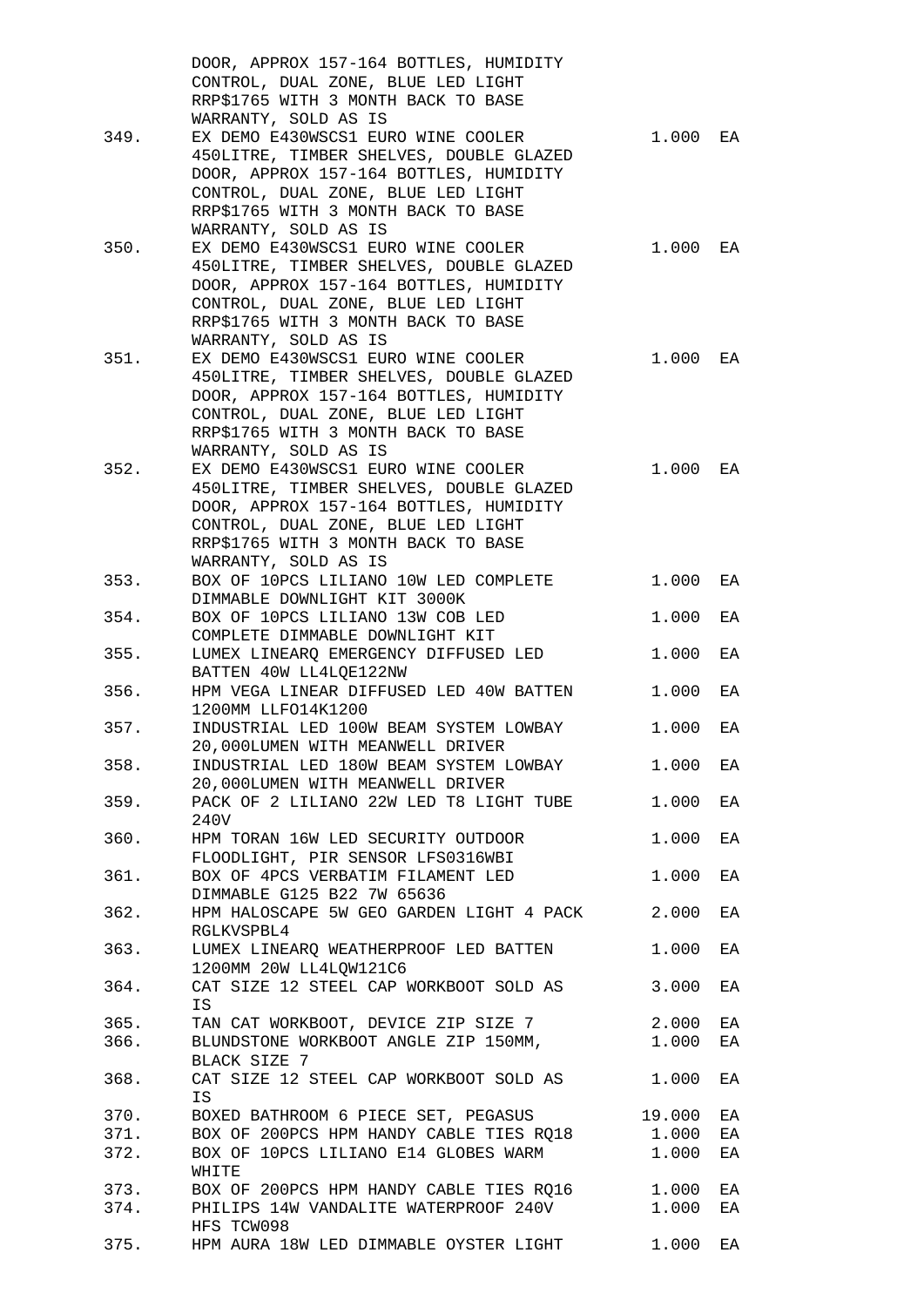| 376. | PHILIPS LED ESSENTIAL SMARTBRIGHT<br>PORTABLE WORKLIGHT, RECHARGEABLE BGC110                                                                                                                                        | 1.000 | EA       |
|------|---------------------------------------------------------------------------------------------------------------------------------------------------------------------------------------------------------------------|-------|----------|
| 377. | NELSON YELLOW ANTI INSECT GLOBE 20W                                                                                                                                                                                 | 1.000 |          |
| 378. | PHILIPS ESSENTIAL SMARTBRIGHT G3 LED                                                                                                                                                                                | 1.000 | EA<br>EA |
|      | FLOOD LIGHT 10W BVP150                                                                                                                                                                                              |       |          |
| 379. | PHILIPS 20W WATERPROOF LED SMARTBRIGHT<br>BATTEN WT008C                                                                                                                                                             | 1.000 | EA       |
| 380. | PHILIPS 600MM 20W LED SMARTBRIGHT BATTEN<br>BN008C                                                                                                                                                                  | 2.000 | EA       |
| 381. | LUMEX LINEARQ LED 20W ZONE CONTROL<br>BATTEN DOUBLE NATURAL WHITE LL4LQM62NW                                                                                                                                        | 1.000 | EA       |
| 382. | LUMEX LINEARQ LED BATTEN 600MM DOUBLE                                                                                                                                                                               | 2.000 | ΕA       |
| 383. | 20W LL4LQ62C6W<br>LUMEX NOVABLADE LED PANEL 44W, 4500LM<br>6000K LLP9X123C                                                                                                                                          | 1.000 | EA       |
| 385. | MIXED LOT OF ASSORTED DOOR TRACKS AND<br>FITTINGS SOLD AS IS                                                                                                                                                        | 1.000 | ΕA       |
| 386. | PALLET OF RINNAI INFINITY BOX, DEMAND                                                                                                                                                                               | 1.000 | EA       |
|      | DUO & MANIFOLD, AND ROSEHILL SINK                                                                                                                                                                                   |       |          |
| 387. | SHOWER PANEL 960MM X 2000MM                                                                                                                                                                                         | 1.000 | EA       |
| 388. | KINCHROME BLUE LARGE BLUE STORAGE BOX                                                                                                                                                                               | 1.000 | EA       |
| 389. | EX DISPLAY QASAIR MOLINA COLUMN HOOD                                                                                                                                                                                | 1.000 | EA       |
|      | MOL420L-2, RRP\$6250 WITH 12 MONTH<br>WARRANTY                                                                                                                                                                      |       |          |
| 390. | EX DISPLAY SCHOLTES INBUILT COOKING                                                                                                                                                                                 | 1.000 | EA       |
|      | VESSEL, MULTIPLOSF, WITH 12 MONTH                                                                                                                                                                                   |       |          |
|      | WARRANTY                                                                                                                                                                                                            |       |          |
| 391. | EX DISPLAY EURO EO9060EMX 900MM ELECTRIC<br>OVEN WITH 8 COOKING FUNCTIONS WITH 3                                                                                                                                    | 1.000 | EA       |
|      | MONTH WARRANTY                                                                                                                                                                                                      |       |          |
| 392. | BRAND NEW BUILT IN KITCHENAID KQXXX45600<br>45CM COFFEE MACHINE WITH BUILT IN BEAN<br>GRINDER & MILK FROTHER, BOTH ADJUSTABLE<br>TO MAKE THE COFFEE HOW YOU LIKE IT, EASY<br>TO USE CONTROL PANEL RRP\$3499 WITH 12 | 1.000 | EA       |
|      | MONTH WARRANTY                                                                                                                                                                                                      |       |          |
| 393. | EX DISPLAY AEG MASTERY WARMING DRAWER                                                                                                                                                                               | 1.000 | EA       |
| 394. | WITH 12 MONTH WARRANTY KDK911422M<br>BRAND NEW KITCHENAID KEBES60010 600MM                                                                                                                                          | 3.000 | EA       |
|      | BUILT IN INTEGRATED RANGE HOOD 4 SPEEDS<br>WITH BOOSTER OPTION, WITH ODOUR FILTERS                                                                                                                                  |       |          |
|      | & LED LIGHTS WITH 12 MONTH WARRANTY                                                                                                                                                                                 |       |          |
| 395. | EX DISPLAY AEG STEAMPRO STEAM OVEN 45CM,<br>22 FUNCTIONS KSK882220M RRP\$4299 WITH 12                                                                                                                               | 1.000 | ΕA       |
|      | MONTH WARRANTY                                                                                                                                                                                                      |       |          |
| 396. | EX DISPLAY AEG STEAMPRO STEAM OVEN 49<br>LITRE, KSK79222OM, COMPACT OVEN S/STEEL                                                                                                                                    | 1.000 | EA       |
| 397. | RRP\$4299 WITH 12 MONTH WARRANTY<br>ELECTROLUX EVE678SC 38CM COMPACT                                                                                                                                                | 1.000 |          |
|      | COMBINATION STEAM OVEN WITH 12 MONTH<br>WARRANTY S/N B 63085807 RRP\$1975                                                                                                                                           |       | EA       |
| 398. | ELECTROLUX EVE678BA COMPACT 38CM                                                                                                                                                                                    | 1.000 | EA       |
|      | COMBINATION STEAM OVEN, 16 COOKING<br>FUNCTIONS, INTEGRATED GRILL RRP\$2248                                                                                                                                         |       |          |
|      | WITH 12 MONTH WARRANTY A 53964385                                                                                                                                                                                   |       |          |
| 399. | WESTINGHOUSE WMB4425SC STAINLESS STEEL<br>44 LITRE COMBINATION BUILT IN MICROWAVE                                                                                                                                   | 1.000 | EA       |
|      | & OVEN, 13 AUTO COOK PROGRAMS WITH 12                                                                                                                                                                               |       |          |
| 400. | MONTH WARRANTY RRP\$1499<br>EX DISPLAY ILVE 90CM ELECTRIC OVEN                                                                                                                                                      | 1.000 | ΕA       |
|      | ILO990X S/STEEL WITH 9 COOKING FUNCTIONS                                                                                                                                                                            |       |          |
|      | WITH 12 MONTH WARRANTY RRP\$3900                                                                                                                                                                                    |       |          |
| 401. | EX DISPLAY FISHER & PAYKEL COMPACT<br>COMBINATION STEAM OVEN OS6ONDB1 12 MONTH                                                                                                                                      | 1.000 | EA       |
|      | WARRANTY                                                                                                                                                                                                            |       |          |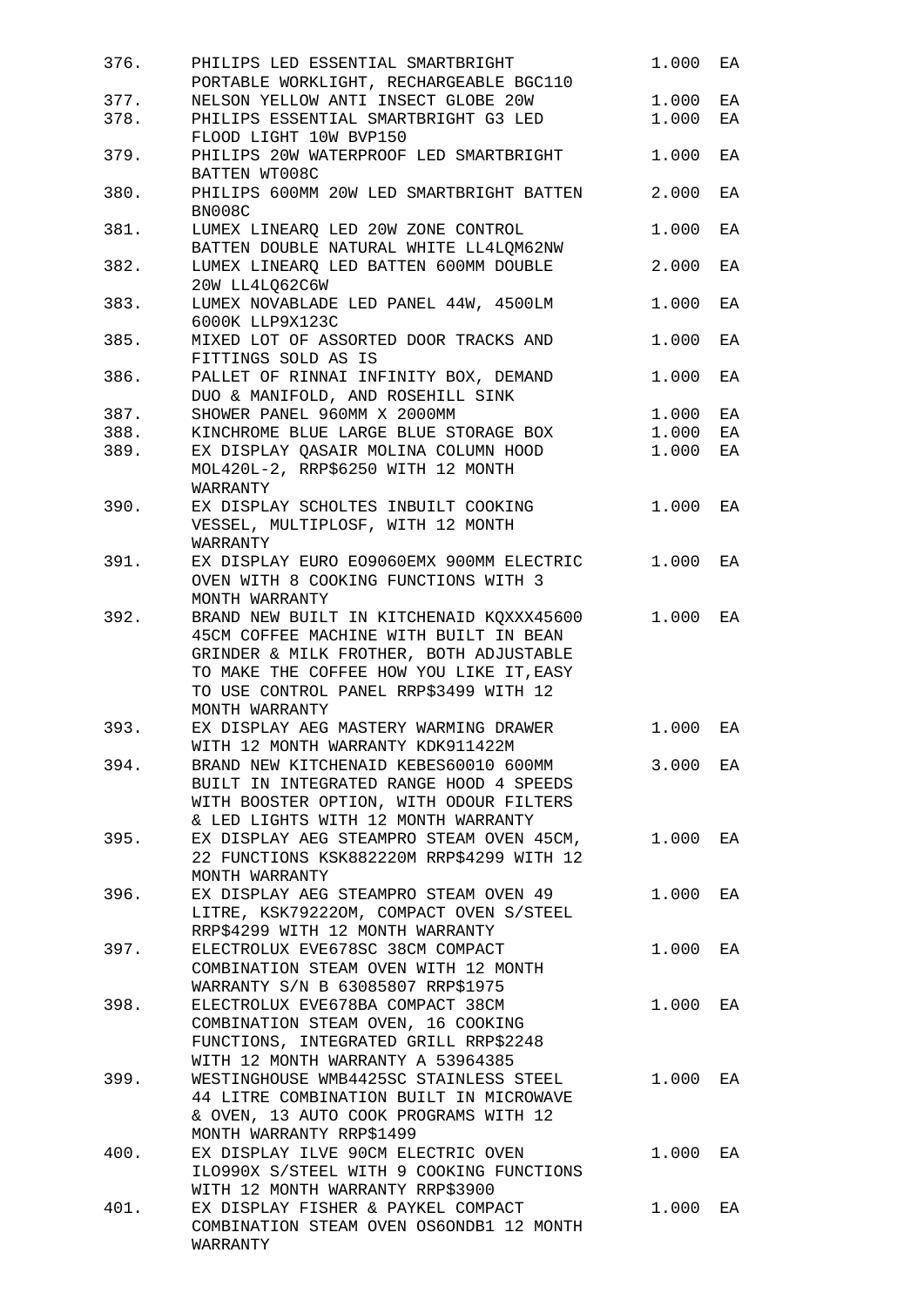| 402. | EX DISPLAY AEG MASTERY WARMING DRAWER                                                                                                                                                                          | 1.000  | EA |
|------|----------------------------------------------------------------------------------------------------------------------------------------------------------------------------------------------------------------|--------|----|
|      | WITH 12 MONTH WARRANTY KDK911422M                                                                                                                                                                              |        |    |
| 403. | EX DISPLAY FRANKE FIG903S1L 85CM 3<br>BURNER GAS COOKTOP, LPG WITH 12 MONTH<br>WARRANTY RRP\$2789                                                                                                              | 1.000  | EA |
| 404. | EX DISPLAY QASAIR SEN400L-1T SENECA                                                                                                                                                                            | 1.000  | EA |
|      | CYCLINDER RANGE HOOD WITH 12 MONTH<br>WARRANTY                                                                                                                                                                 |        |    |
| 405. | WESTINGHOUSE WRI700SB 71CM INTEGRATED                                                                                                                                                                          | 1.000  | EA |
|      | RANGE HOOD WITH 2 SPEED FAN WITH 12<br>MONTH WARRANTY                                                                                                                                                          |        |    |
| 406. | OLIVERI BLACK SANTORINI SINK ST-BL1591                                                                                                                                                                         | 1.000  | EA |
| 407. | FRANKE SINK SSX621 SEVILLE LEFT HAND<br><b>BOWL</b>                                                                                                                                                            | 1.000  | EA |
| 408. | FRANKE SINK OLX611 ONDALINE SINGLE<br>FRANKE SINK OLX611 ONDALINE SINGLE                                                                                                                                       | 1.000  | ΕA |
| 409. |                                                                                                                                                                                                                | 1.000  | ΕA |
| 410. | FRANKE MYTHOS ONYX MTG620 KITCHEN SINK                                                                                                                                                                         | 1.000  | EA |
| 411. | G13 ADJUSTABLE BATH CADDY                                                                                                                                                                                      | 5.000  | ΕA |
| 412. | G17 BOX OF ASSORTED ITALIAN SHOWER                                                                                                                                                                             | 1.000  | EA |
|      | HANDSETS                                                                                                                                                                                                       |        |    |
| 413. | G18 OVAL WALL SHOWER 360X240MM ON SHOWER 6.000<br>ARM 300MM                                                                                                                                                    |        | EA |
| 414. | G14 WARATAH ITALIAN IVORY CHROME WALL<br>SHOWER ON ALL DIRECTIONAL ARM                                                                                                                                         | 9.000  | EA |
| 415. | G3 BOX OF WARATAH VARIABLE SPRAY ITALIAN<br>WALL SHOWER, CHROME                                                                                                                                                | 1.000  | EA |
| 416. | G10 SQUARE 90 DEGREE WALL ARM 320X230MM<br>BRASS CHROME PLATED                                                                                                                                                 | 2.000  | EA |
| 417. | G15 WARATAH ITALIAN WHITE GOLD WALL<br>SHOWER ON ALL DIRECTIONAL ARM                                                                                                                                           | 5.000  | EA |
| 418. | G16 ITALIAN "STORM" MULTIFUNCTION<br>VARIABLE SPRAY HANDSET                                                                                                                                                    | 7.000  | EA |
| 419. | G5 RECTANGULAR VARIABLE SPRAY SHOWER<br>HANDSET, CHROME                                                                                                                                                        | 15.000 | EA |
| 420. | G6 CEILING ARM 200MM BRASS CHROME PLATED 6.000                                                                                                                                                                 |        | EA |
|      | 421. G1 BOX OF BLACK CHROME SHOWER HANDSET                                                                                                                                                                     |        |    |
|      |                                                                                                                                                                                                                | 1.000  | EA |
| 422. | G7 SOLAR CHROME WALL SHOWER 250MM                                                                                                                                                                              | 7.000  | EA |
| 423. | G9 SHOWER BASKET WITH REMOVABLE INSET                                                                                                                                                                          | 4.000  | EA |
| 424. | G2 SHUTTLE VARIABLE SPRAY SHOWER<br>HANDSET, 150MM DIAMETER                                                                                                                                                    | 10.000 | ΕA |
|      | 425. G4 WHITE CHROME WALL SHOWER 230MM                                                                                                                                                                         | 6.000  | ΕA |
|      | 426. G11 SQUARE 400MM ITALIAN SHOWER 2MM HEAD 1.000                                                                                                                                                            |        | ΕA |
|      | 427. G12 ROUND 400MM ITALIAN 2MM SHOWER HEAD 1.000                                                                                                                                                             |        | ΕA |
|      | 428. G8 BLACK TWIN SHOWER SYSTEM, TWIN RAIL                                                                                                                                                                    | 1.000  | ΕA |
|      | HOSE, HANDSET, & WALL SHOWER 230MM                                                                                                                                                                             |        |    |
|      |                                                                                                                                                                                                                |        |    |
|      | 430. OLIVERI PE311 KITCHEN SINK                                                                                                                                                                                | 1.000  | ΕA |
|      | 431. CEILING FAN WITH LIGHT                                                                                                                                                                                    | 24.000 | ΕA |
|      | 432. CLARK TROUGH AND CABINET 45 LITRE                                                                                                                                                                         | 8.000  | ΕA |
| 433. | EX HIRE CREAM LINEN COUCH SOLD AS IS                                                                                                                                                                           | 1.000  | ΕA |
|      | 434. EX HIRE CREAM LINEN COUCH SOLD AS IS                                                                                                                                                                      | 1.000  | ΕA |
|      | 435. EX HIRE CREAM PU ARM CHAIR SOLD AS IS                                                                                                                                                                     | 1.000  | ΕA |
|      | 436. EX HIRE CREAM PU ARM CHAIR SOLD AS IS 1.000                                                                                                                                                               |        | ΕA |
|      | 437. EX HIRE CREAM LINEN COUCH SOLD AS IS 1.000                                                                                                                                                                |        | EA |
| 438. | SCANDIA ROUND 1000 BLACK WOOD STORAGE, 8.000                                                                                                                                                                   |        | EA |
|      | WITH 4 COMPARTMENTS, THE LARGEST IS<br>IDEAL FOR LARGE LOGS, THE METAL IS<br>SUITABLE FOR OUTDOOR STORAGE, REMOVEABLE                                                                                          |        |    |
| 439. | BASE AND WALL MOUNT OPTION RRP\$549<br>SCANDIA ROUND 1000 CORTEN WOOD STORAGE, 31.000<br>WITH 4 COMPARTMENTS, THE LARGEST IS<br>IDEAL FOR LARGE LOGS, THE METAL IS<br>SUITABLE FOR OUTDOOR STORAGE, REMOVEABLE |        | EA |
|      | BASE AND WALL MOUNT OPTION RRP\$549                                                                                                                                                                            |        |    |
| 440. | EX DISPLAY GASMATE COLUMN HEATER BLACK<br>CH206B RRP\$399 WITH 3 MONTH WARRANTY                                                                                                                                | 1.000  | EA |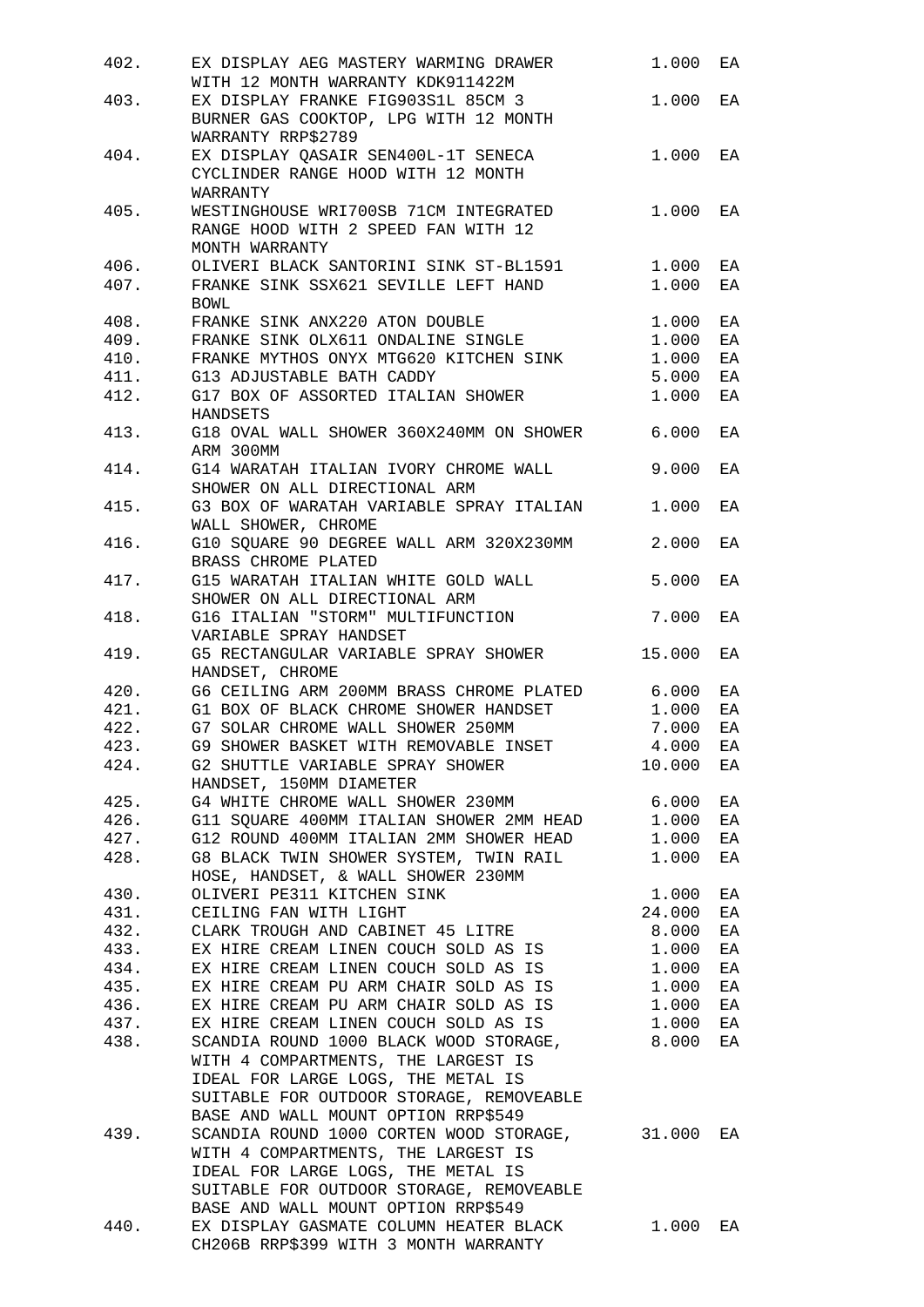| 441. | NEW FABIAN KING SIZE FRENCH PROVINCIAL<br>OAK BED FRAME                                                                                                                                                                                                                                                             | 5.000    | ЕA         |
|------|---------------------------------------------------------------------------------------------------------------------------------------------------------------------------------------------------------------------------------------------------------------------------------------------------------------------|----------|------------|
| 442. | WHITE GLASS VANITY TOP 1500MM, GREEN<br>COLOUR, PALLET 2                                                                                                                                                                                                                                                            | 8.000    | EA         |
| 443. | EX DISPLAY KINGSTON BEDSIDE TABLE SOLD<br>AS IS                                                                                                                                                                                                                                                                     | 1,000    | ЕA         |
| 444. | EX DISPLAY KINGSTON BEDSIDE TABLE SOLD<br>AS IS                                                                                                                                                                                                                                                                     | 1.000    | EA         |
| 445. | EX DISPLAY ALBURY BEDSIDE TABLE SOLD AS<br>IS                                                                                                                                                                                                                                                                       | 1,000    | ЕA         |
| 446. | EX DISPLAY ALBURY BEDSIDE TABLE SOLD AS<br>IS                                                                                                                                                                                                                                                                       | 1.000    | EA         |
| 447. | EX DISPLAY ALBURY BEDSIDE TABLE SOLD AS<br>IS                                                                                                                                                                                                                                                                       | 1.000    | ΕA         |
| 448. | EX DISPLAY ALBURY BEDSIDE TABLE SOLD AS<br>IS                                                                                                                                                                                                                                                                       | 1.000    | ЕA         |
| 449. | NEW SANDSTONE LAMP TABLE                                                                                                                                                                                                                                                                                            | 2.000    | EA         |
| 450. | NEW GREY ARM CHAIR                                                                                                                                                                                                                                                                                                  | 1.000    | EA         |
| 451. | NEW BROWN PU ARMCHAIR WITH STUD DETAIL                                                                                                                                                                                                                                                                              | 1.000    | ΕA         |
| 453. | NEW EURO PR60DW4S S/STEEL 600MM                                                                                                                                                                                                                                                                                     | 20.000   | ΕA         |
|      | DISHWASHER, 4 WASH PROGRAMS, 12 PLACE<br>SETTINGS, ADJUSTABLE TOP BASKET WITH 2<br>YEAR WARRANTY                                                                                                                                                                                                                    |          |            |
| 454. | EX DISPLAY EURO EA60WFSX2L 600MM S/STEEL 1.000<br>BEVERAGE FRIDGE WITH 3 MONTH BACK TO                                                                                                                                                                                                                              |          | ЕA         |
| 455. | <b>BASE WARRANTY</b><br>EX DISPLAY TECHNIKA TSDW14GG 600MM                                                                                                                                                                                                                                                          | 1.000    | EA         |
| 457. | DISHWASHER WITH 3 MONTH WARRANTY<br>EX DISPLAY ILVE SEMI INTEGRATED<br>DISHWASHER IVDSIP5/1 WITH 12 MONTH<br>WARRANTY                                                                                                                                                                                               | 1.000    | ЕA         |
| 459. | EX DISPLAY AEG SEMI INTEGRATED DISHWASHE 1.000<br>FEE83701PM, WITH 12 MONTH WARRANTY<br>RRP\$2099                                                                                                                                                                                                                   |          | EA         |
| 460. | BRAND NEW KITCHENAID KDSDM 82130 FULLY 181.000<br>INTEGRATED DISHWASHER 600MM WITH 13<br>PLACE SETTING CAPACITY WITH BOOSTER<br>PROGRAMME THAT HALVES WASH CYCLE, ALSO<br>DYNAMIC CLEAN, SENSOR TECHNOLOGY & MULTI<br>ZONE OPTIONS, WITH 3 RACKS & FLOOR LIGHT<br>TO INDICATE WASH CYCLE RRP\$1199 WITH 12<br>RANTY |          | ЕA         |
| 461. | EX DISPLAY BOSCH 14 PLACE SETTING<br>DISHWASHER VARIOU DRAWER SMU46KS01A 12<br>MONTH WARRANTY                                                                                                                                                                                                                       | 1.000 EA |            |
| 462. | PIOVANA HANDMADE S/STEEL SINK, DOUBLE<br>BOWL 1120 X 500MM DRAINER LEFT MODEL<br>PVSS2004L                                                                                                                                                                                                                          | 1.000    | ЕA         |
|      | 463. EX-HIRE BED HEAD SOLD AS IS                                                                                                                                                                                                                                                                                    | 1.000    | EA         |
|      | 464. EX HIRE RUG SOLD AS IS                                                                                                                                                                                                                                                                                         | 1.000    | ΕA         |
|      | 464A. EX HIRE RUG SOLD AS IS                                                                                                                                                                                                                                                                                        | 1.000    | ΕA         |
|      | 465. EX HIRE KIDS TABLE ONLY SOLD AS IS 1.000                                                                                                                                                                                                                                                                       |          |            |
|      |                                                                                                                                                                                                                                                                                                                     |          | ΕA         |
|      | 466. EX HIRE WHITE KIDS TABLE AND CHAIRS SOLD 1.000<br>AS IS                                                                                                                                                                                                                                                        |          | ΕA         |
|      | 466A. 40CM X 70CM CHARCOAL MAT WITH RUBBER 193.000<br>BACK                                                                                                                                                                                                                                                          |          | EA *       |
| 467. | EX HIRE LARGE CREAM OVERSIZE COUCH SOLD<br>AS IS                                                                                                                                                                                                                                                                    | 1.000    | EA         |
|      | 467A. 80CM X 120CM OUTDOOR MAT WITH RUBBER<br>BACK                                                                                                                                                                                                                                                                  | 17.000   | EA *       |
|      | 468. EX HIRE GREY COUCH SOLD AS IS                                                                                                                                                                                                                                                                                  | 1.000    | EA         |
|      | 468A. 60CM X 90CM BROWN MAT WITH RUBBER BACK 138.000<br>470. EX DISPLAY AKIRA WHITE BEDSIDE TABLE<br>SOLD AS IS                                                                                                                                                                                                     | 1.000    | EA *<br>EA |
| 472. | ASTON II SINGLE DRAWER LAMP TABLE TIMBER                                                                                                                                                                                                                                                                            | 2.000    | ΕA         |
|      |                                                                                                                                                                                                                                                                                                                     |          |            |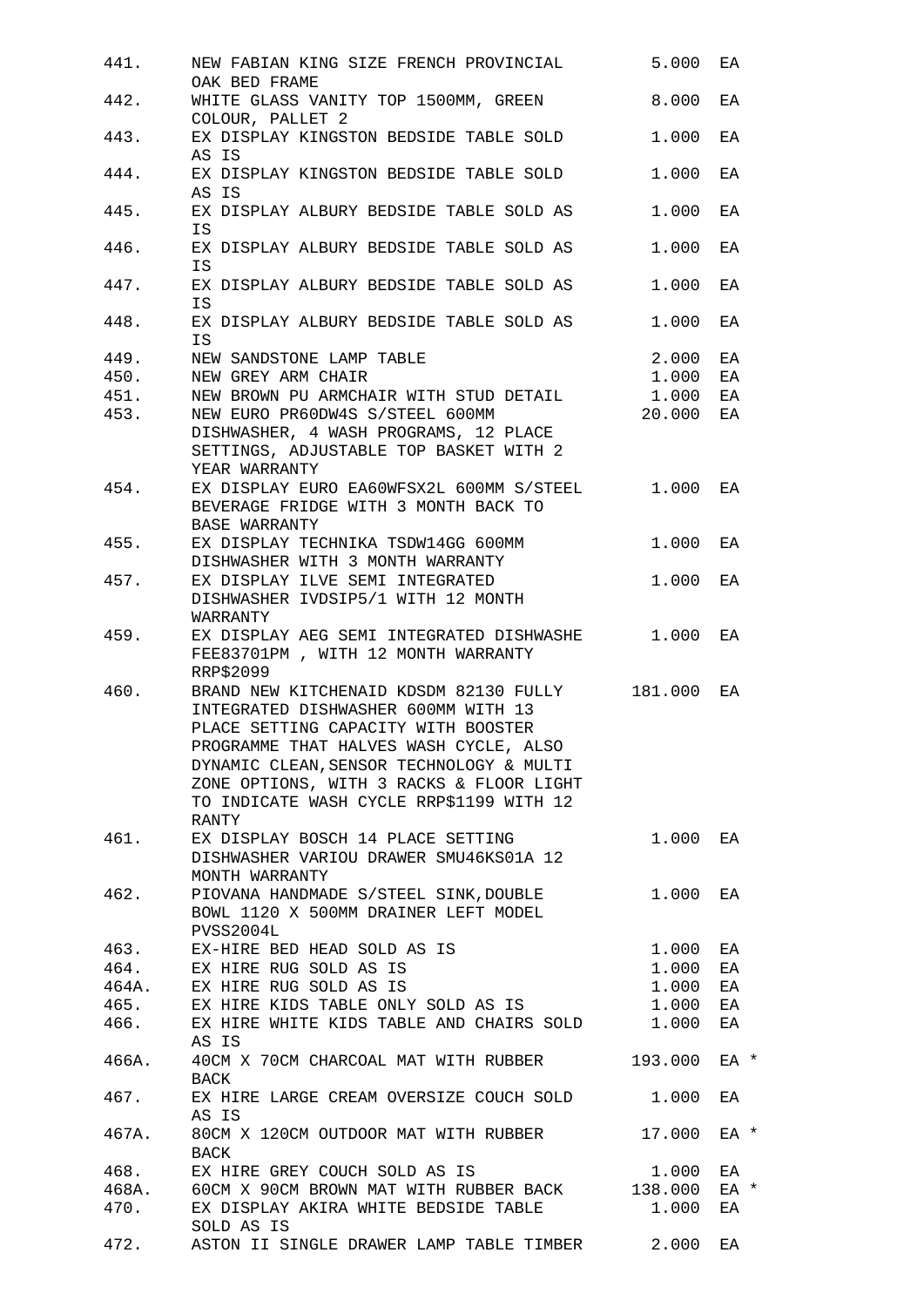| 473.  | EX DISPLAY SANTINO TALLBOY, WHITE TIMBER<br>SOLD AS IS RRP\$949                                                                  | 1.000   | ΕA             |
|-------|----------------------------------------------------------------------------------------------------------------------------------|---------|----------------|
| 474.  | EX DISPLAY WHITE TALL BOY SOLD AS IS                                                                                             | 1.000   | EA             |
| 477.  | EX DISPLAY - GLASS DISPLAY STANDS SOLD<br>AS IS                                                                                  | 1.000   | EA             |
| 478.  | DESIGNER TIMBER TALL PLANT POT WITH<br>BAMBOO POLES SOLD AS IS                                                                   | 1.000   | EA *           |
| 478A. | EX HIRE WHITE SMALL TABLE SOLD AS IS                                                                                             | 1.000   | ΕA             |
| 479.  | 600X600X17MM CX15 E PAVERS X 40 PCES                                                                                             | 14.400  | M <sub>2</sub> |
| 480.  | 600X600X28MM CX14 E PAVERS X 22 PCES<br>600X600X17MM CX14 E PAVERS X 18 PCE'S                                                    | 14.400  | M2             |
| 481.  | 600X250X28MM CX21-4 E PAVERS X 32 PCES<br>600X350X28MM CX21-4 E PAVERS X 32 PCES                                                 | 11.520  | M <sub>2</sub> |
| 482.  | MIXED PALLET, 1200 X 600 TILE 5.76SQM<br>AND 600 X 600MM TILE 3.6SQM                                                             | 9.360   | M <sub>2</sub> |
| 483.  | SKIRTING TILE 333LM                                                                                                              | 333.000 | LM             |
| 484.  | ALABASTER CERAMIC TILE 100 X 300MM                                                                                               | 86.400  | M2             |
| 485.  | PALLET OF 200 X 200 ENDURO IVORY MICRO                                                                                           | 86.000  | M2             |
| 486.  | <b>TILES 712502</b><br>PALLET OF 200 X 200 WARINGA CERAMIC                                                                       | 84.000  | M2             |
|       | MOCHA TILES 711173                                                                                                               |         |                |
| 487.  | PALLET OF BLUESTONE MIX PAVERS APR8-4 1.000                                                                                      |         | EA             |
| 488.  | PALLET OF BLUESTONE MIX PAVERS APR9-4                                                                                            | 1.000   | EA             |
| 489.  | PALLET OF BLUESTONE MIX PAVERS APR10-4                                                                                           | 1.000   | EA             |
| 490.  | 15X15 SAVANNAH GLASS MOSAIC WALL TILES                                                                                           | 88.000  | ΕA             |
| 491.  | 200X200 LAGUNA WENGE MATT FLOOR TILES-<br>(64 BOXES X 1.52 M2)                                                                   | 97.280  | M2             |
| 492.  | IMOLAX ROCK PORCELAIN TILE 300 X 600<br>MATT BLACK ITALY XROCK36N                                                                | 21.600  | M <sub>2</sub> |
| 493.  | EX HIRE BLACK BAR STOOL SOLD AS IS                                                                                               | 34.000  | EA             |
| 494.  | EX DISPLAY EXCALIBUR STYLUS BAR CHAIR<br>GREY, RRP\$399                                                                          | 3.000   | EA             |
| 495.  | EX-HIRE ROUND WHITE DINING CHAIR SOLD AS<br>IS                                                                                   | 4.000   | EA             |
| 496.  | EX DISPLAY EXCALIBUR OSLO 4 PIECE LOUNGE<br>SETTING RRP\$849                                                                     | 1.000   | ΕA             |
| 497.  | EX DISPLAY EXCALIBUR MAYFAIR CHAIR<br><b>RRP\$159</b>                                                                            | 2.000   | ΕA             |
|       | 498. FA0049 LIGHT BONE 300MM X 600MM TILE 5.400                                                                                  |         | M2             |
|       | 499. FA0046 600MM X 600MM LIGHT GREY TILE 9.360                                                                                  |         | М2             |
|       |                                                                                                                                  |         |                |
|       | 500. FA0040 GREY TILE 800MM X 800MM<br>500. FA0040 GREY TILE 800MM X 800MM<br>501. PALLET OF TRAVERTINE PAVERS 610 X170X30 1.000 | 6.400   | М2             |
|       | 32 PCS, APR7-4                                                                                                                   |         | ΕA             |
|       | 502. PALLET OF BLUESTONE PAVERS 610 X                                                                                            | 1.000   | EA             |
|       | 503. FA0052 100 X 100MM BROWN SQUARE TILE 6.000                                                                                  |         | M2             |
|       | 504. FA0030 240MM X 60MM TILE                                                                                                    | 17.000  | M <sub>2</sub> |
| 505.  | 1500MM WHITE ACRYLIC BATHTUB, DROP IN<br>SOLD AS IS                                                                              | 20.000  | ΕA             |
|       | 506. 600X600X20MM RIVER SAND BULLNOSE<br>PORCELAIN PAVERS-(72 PCE'S)                                                             | 25.920  | M2             |
|       | 507. 600X600X20MM RIVER SAND BULLNOSE<br>PORCELAIN PAVERS-(72 PCE'S)                                                             | 25.920  | M <sub>2</sub> |
|       | 508. 200X400 LIGHT BROWN MATT PORC TILES- (64 92.160<br>BOXES X 1.44 M2)                                                         |         | M <sub>2</sub> |
| 509.  | NEW STAR GREY QUARTZ STONE BENCH TOPS<br>2220MM X 600MM X 40MM                                                                   | 18.000  | EA             |
| 510.  | 600X600X17MM CX34 E PAVERS- (52 PCE'S ON<br>PALLET)                                                                              | 18.720  | М2             |
| 511.  | BIJOUX PLAIN CERAMIC TILE 100 X 300 MATT<br>WHITE M1300Y                                                                         | 49.200  | М2             |
| 512.  | JA7 KHAKI ROCK PORCELAIN TILES 300 X<br>600MM PALLET 3                                                                           | 57.600  | М2             |
| 513.  | GUOFN0103 NEO INDI CHARCOAL GLOSS 45X45 43.400<br>43 BOXES, PALLET 8                                                             |         | М2             |
|       | 514. BIJOUX SUBWAY CERAMIC TILE 75 X 300 MATT 100.800                                                                            |         | М2             |